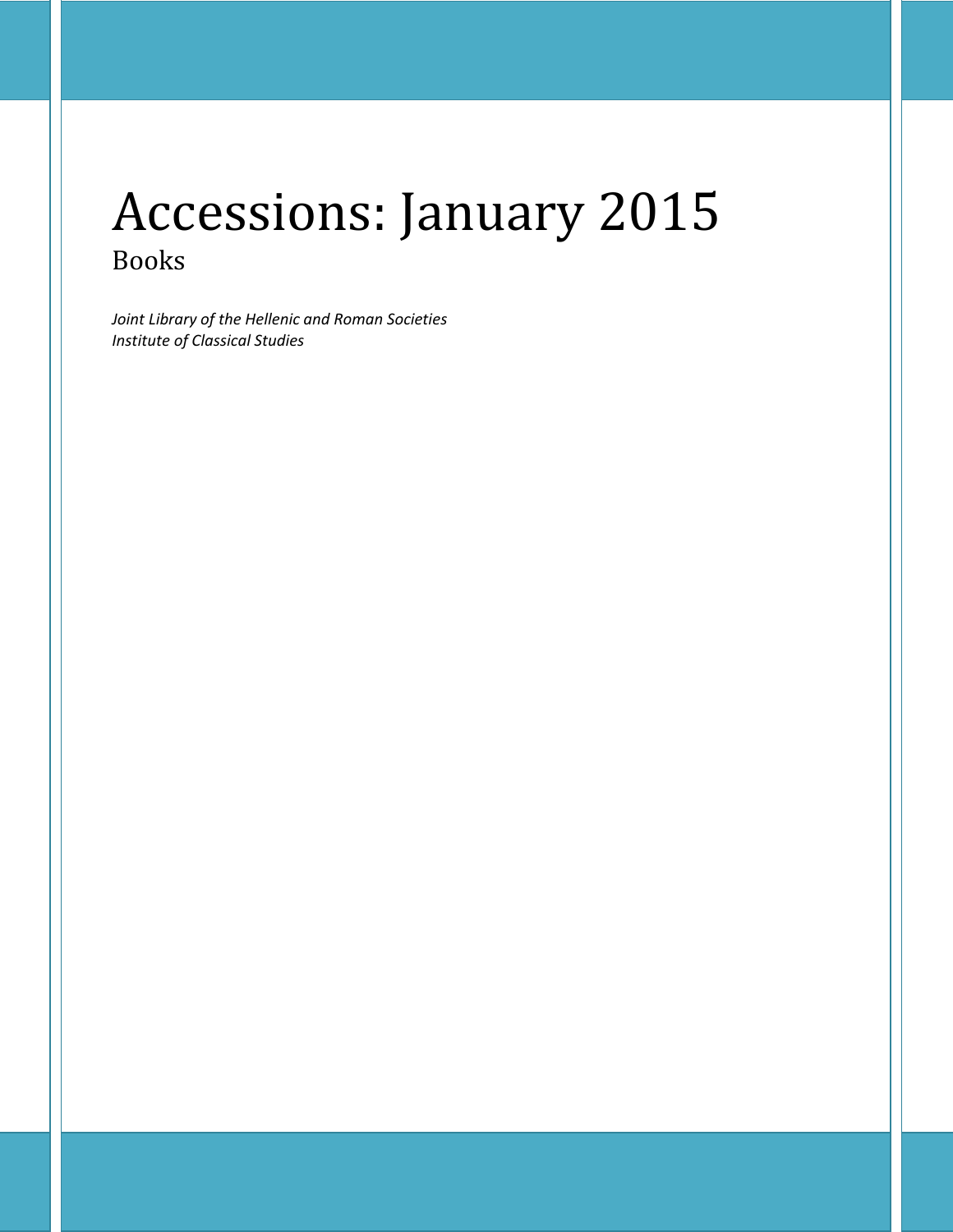# **Table of Contents**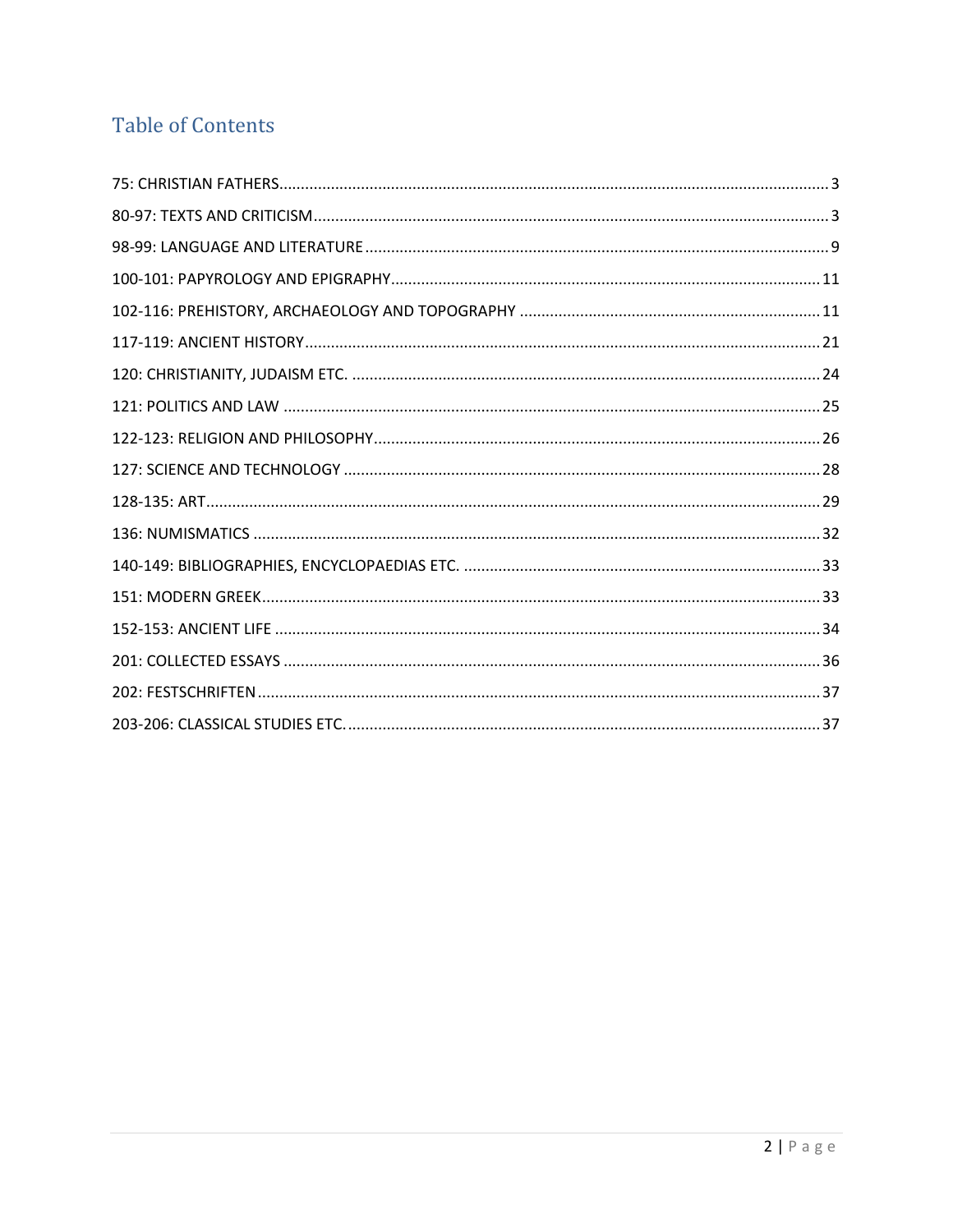# <span id="page-2-0"></span>**75: CHRISTIAN FATHERS**

75: SYN.

Synesius, of Cyrene, Bishop of Ptolemais. On prophecy, dreams and human imagination : Synesius, De insomniis / introduction, text, translation and interpretative essays by Donald A Russell .. [et al.] ; edited by Donald A Russell and Heinz-Günther Nesselrath. SAPERE Scripta Antiquitatis Posterioris ad Ethicam Religionemque pertinentia ; Band 24. Tübingen : Mohr Siebeck, 2014. x, 208 p. ; 24 cm. 3161524195 (hbk.). 9783161524196 (hbk.) : €49.00. H.

#### <span id="page-2-1"></span>**80-97: TEXTS AND CRITICISM**

82N: ZOR. Zoran, Gabriel. Bodies of speech : text and textuality in Aristotle / by Gabriel Zoran. Texts and embodiments in perspective. Newcastle upon Tyne : Cambridge Scholars Publishing, 2014. xv, 256 p. ; 22 cm. 144386062X (hbk.). 9781443860628 (hbk.) : £47.99. H.

X82o. Aristotle. Politica. Vol. 1, Libri I-IV / Aristotele ; introduzioni di Luciano Canfora e Richard Kraut ; traduzione di Roberto Radice e Tristano Gargiulo ; commento di Trevor J. Saunders e Richard Robinson. 1. ed. Scrittori greci e latini. La democrazia in Grecia ; v. 1. [Milano] : Fondazione Lorenzo Valla, 2014. cxlvi, 466 p. ; 21 cm. 8804634960 (hbk.). 9788804634966 (hbk.) : €30.00.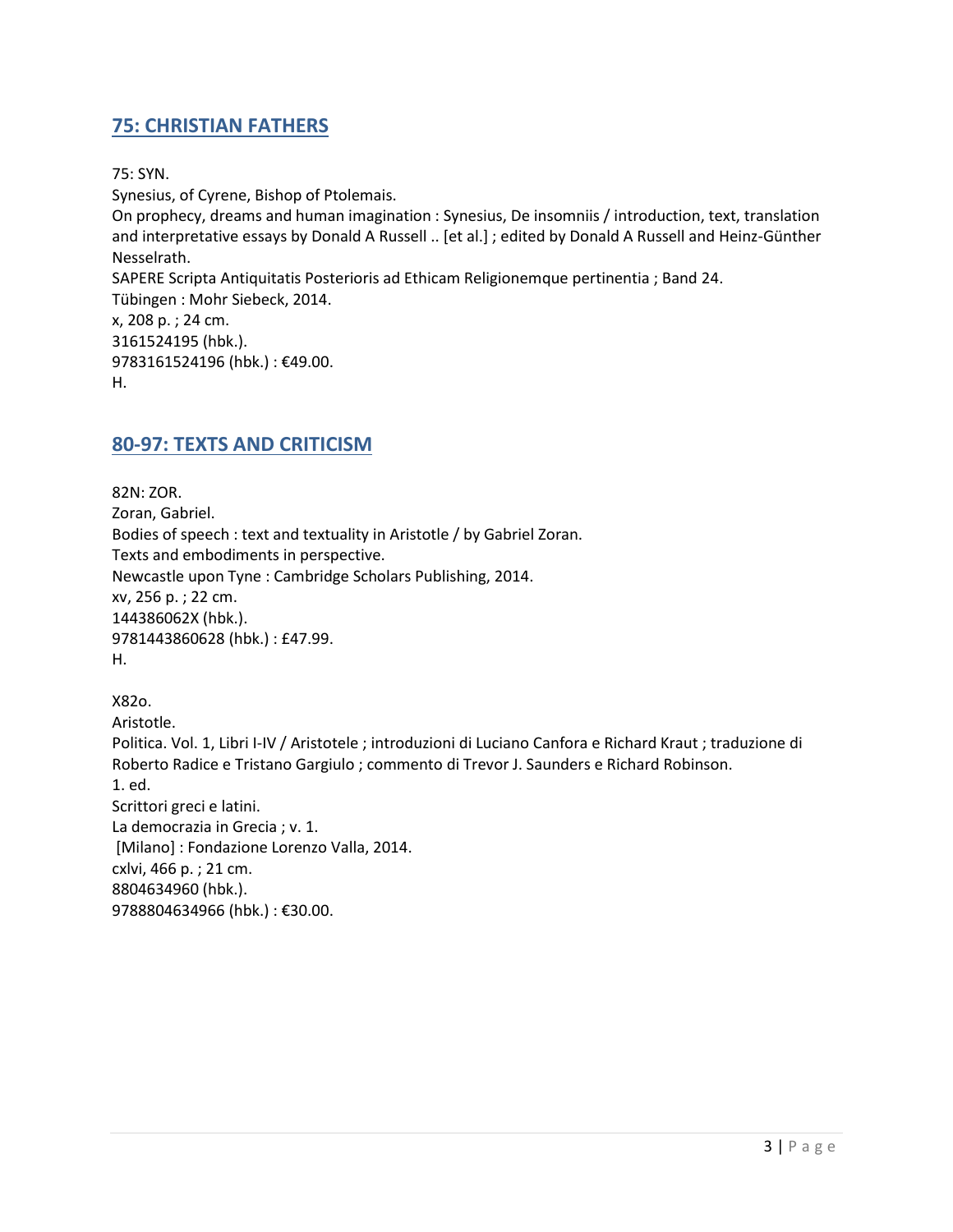#### X83.33B.

Choniates, Nicetas, ca. 1140-1213.

Grandezza e catastrofe di Bisanzio (narrazione cronologica). Vol. 3, Libri XV-XIX / Niceta Coniata ; a cura di Anna Pontani ; testo critico di Jan-Louis van Dieten ; traduzione di Anna e Filippomaria Pontani. Scrittori greci e latini. Milano : Fondazione Lorenzo Valla, Arnoldo Mondadori editore, 2014. [xcv], 662 p. : 4 maps, 2 geneal. tables ; 21 cm. 8804634987 (hbk.). 9788804634980 (hbk.) : €30.00.

85.18.

Pseudo-Democritus, ca. 460-ca.370 B.C. The four books of Pseudo-Democritus / [edited by] Matteo Martelli. Sources of alchemy and chemistry : Sir Robert Mond studies in the history of early chemistry ; 1. AMBIX ; v. 60, suppl. 1 (2013). Leeds : Published by Maney Pub. for the Society for the History of Alchemy and Chemistry, 2013. 298 p. : ill. ; 25 cm. 1909662283 (pbk.). 9781909662285 (pbk.) : £30.00.

#### X87.28.

Hero, of Alexandria. Metrica / Héron d'Alexandrie ; introduction, texte critique, traduction française et notes de ommentaire par Fabio Acerbi et Bernard Vitrac. Mathematica graeca antiqua ; 4. Pisa : Fabrizio Serra Editore, 2014. 712 p. : ill. (some col.) ; 25 cm. 8862276729 (pbk.). 9788862276726 (pbk.) : €220.00. H.

87.31A. Herodotus. Histories / Herodotus ; translated by Pamela Mensch ; edited, with introduction and notes by James Romm. Indanapolis, Indiana : Hackett Publishing Company, Inc., 2014. xxvii, 540 p. ; 23 cm. 1624661149 (hbk.). 9781624661143 (hbk.) : £32.95. 1624661130 (pbk.). 9781624661136 (pbk.) : £11.95.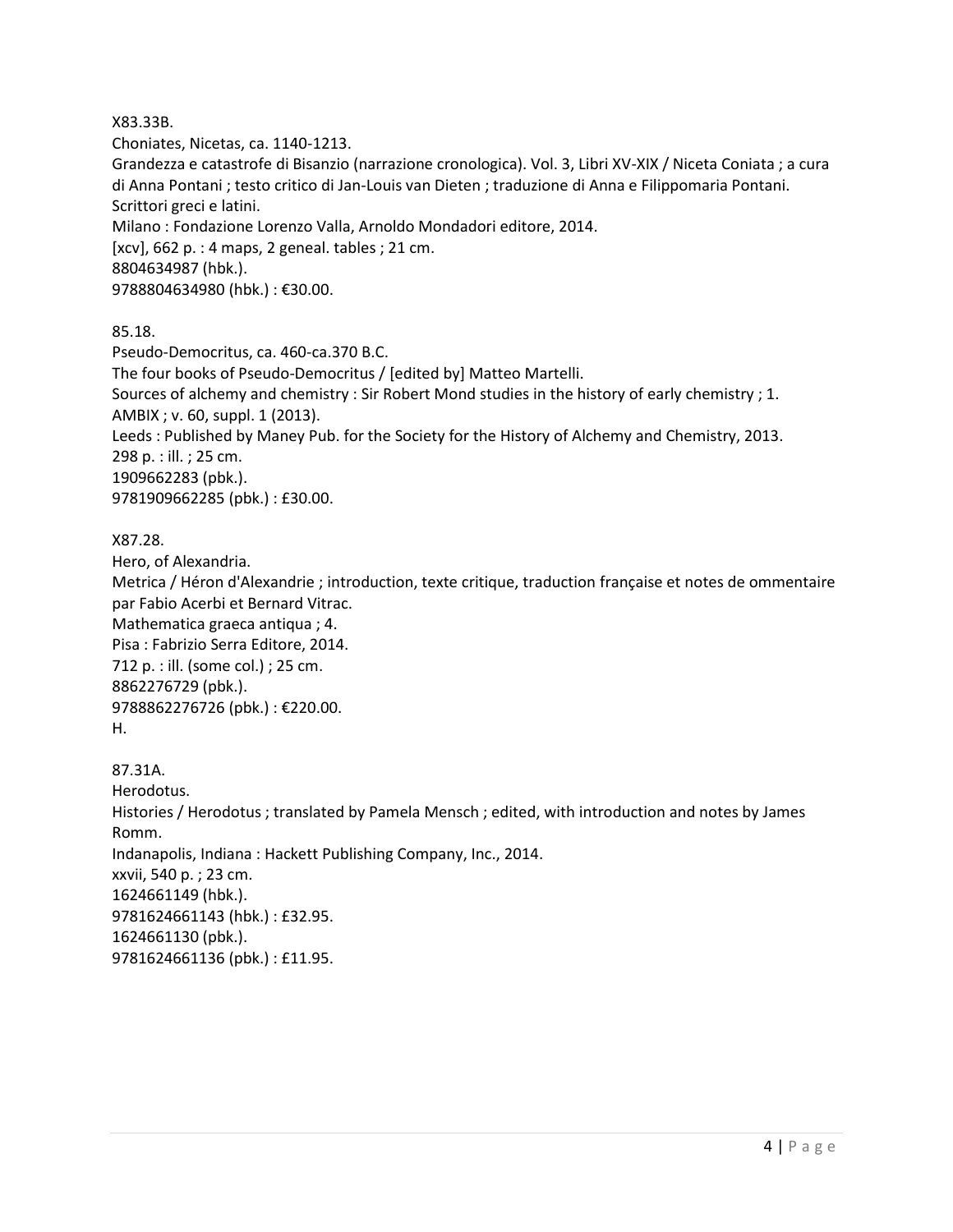87.32G: NOO. Noorden, Helen Van, 1981- Playing Hesiod : the 'myth of the races' in classical antiquity / Helen Van Noorden. Cambridge classical studies. Cambridge : Cambridge University Press, 2015. x, 350 p. ; 23 cm. 052176081X (hbk.). 9780521760812 (hbk.) : £70.00 / \$110.00. H.

88E. Homer. Odissea / Homer ; tradução Christian Werner. São Paulo : Cosac Naify, 2014. 637 p. ; 23 cm. 8540506181 (pbk.). 9788540506183 (pbk.) : R\$79.00.

88M: NIC. Nicolson, Adam, 1957- The mighty dead : why Homer matters / Adam Nicolson. London : William Collins, 2014. xxii, 314 p., [16] p. of col. plates : ill. (chiefly col.), maps ; 24 cm. 0007335520 (hbk.). 9780007335527 (hbk.) : £25.00.

90.7.

Martial. Selected epigrams / Martial ; translated with notes by Susan McLean. Wisconsin studies in classics. Madison, Wisconsin : The University of Wisconsin Press, 2014. lvii, 189 p. ; 21 cm. 0299301745 (pbk.). 9780299301743 (pbk.) : £23.95 / \$29.95. 9780299301736 (e-book). R.

91.1A. Ovid, 43 B.C.-17 A.D. or 18 A.D. The offense of love : Ars Amatoria, Remedia Amoris, and Tristia 2 / Ovid ; a verse translation by Julia Dyson Hejduk, with introduction and notes. Wisconsin studies in classics. Madison, Wisconsin : The University of Wisconsin Press, 2014. xviii, 268 p. ; 23 cm. 0299302040 (pbk.). 9780299302047 (pbk.) : £15.95 / \$19.95. 9780299302030 e-book. R.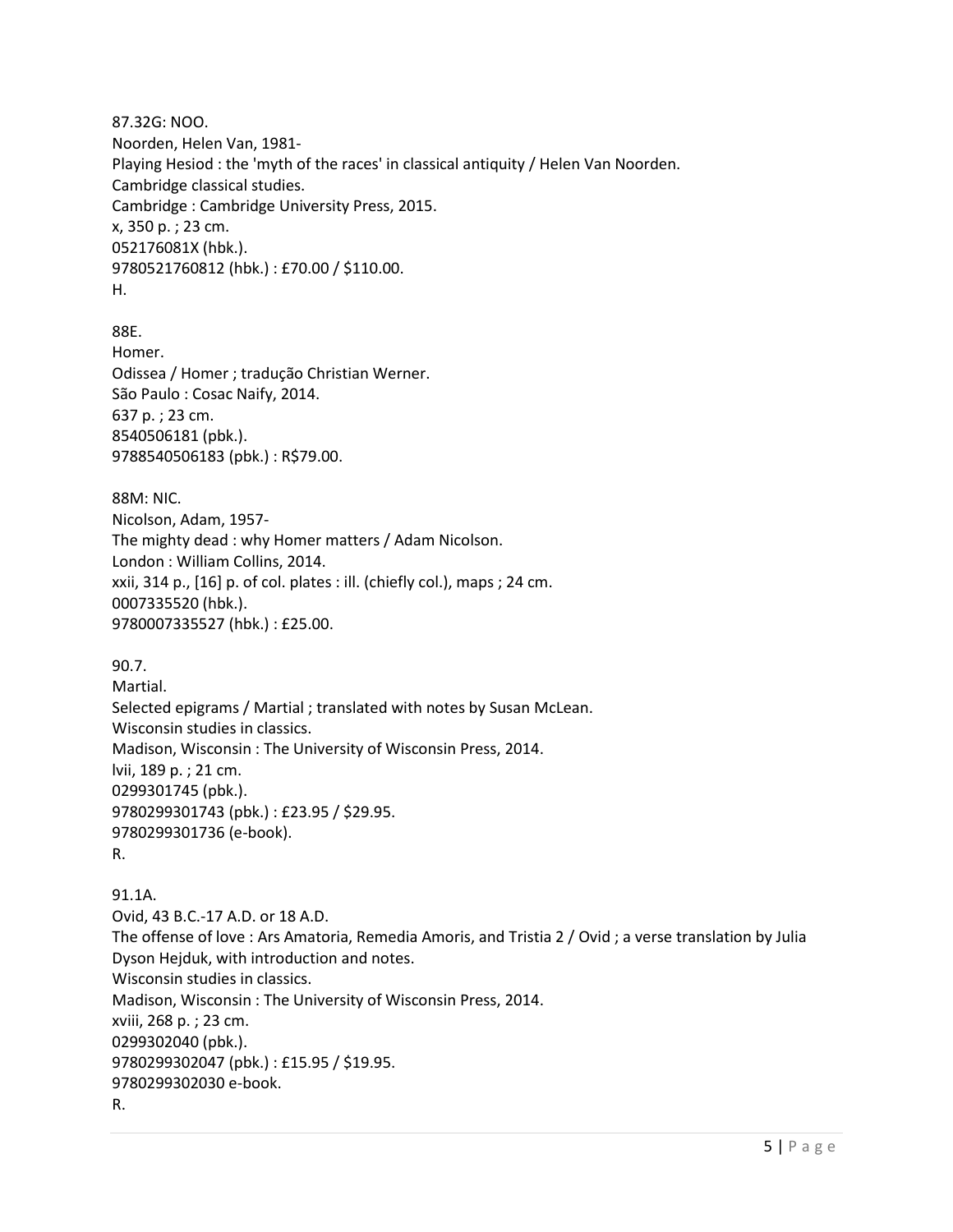91.14. La cena di Trimalchione : dal Satyricon di Petronio / Gian Franco Gianotti. Multa paucis ; 14. [Acireale] : Bonanno editore, 2013. 478 p. ; 21 cm. 8877968613 (pbk.). 9788877968616 (pbk.) : €40.00.

91.18: DAN. Daniélou, Jean. Philo of Alexandria / Jean Daniélou ; translated by James G. Colbert. Cambridge : James Clarke & Co, 2014. xvii, 184 p. ; 23 cm. 0227174496 (pbk.). 9780227174494 (pbk.) : £22.50 / \$45.00. H.

X91.22B. Philoxeni Cytherii testimonia et fragmenta / collegit et edidit Adelaide Fongoni. Dithyrambographi graeci ; 1. Pisa : Fabrizio Serra Editore, 2014. 134 p. ; 25 cm. 8862277202 (pbk.). 9788862277204 (pbk.) : €52.00.

93.2 Copy 2: LAF. Lafrance, Yvon, 1930- La théorie platonicienne de la doxa / par Yvon Lafrance. 2ème édition revue et augmentée de corrigenda, de notes, d'addenda à la bibliographie (1975-2003) et d' une postface par Yvon Lafrance. ; et d' un supplément bibliographique (2003-2013) et d' une postface par Luc Brisson. Collection d'études anciennes. Série grecque ; 149. Paris : Les Belles Lettres, 2015. 583 p. : fig. ; 24 cm. 2251403337 (pbk.). 9782251403335 (pbk.) : €65.00. H.

93.5D: STA. Stadter, Philip A. Plutarch and his Roman readers / Philip A. Stadter. Oxford : Oxford University Press, 2015. x, 394 p. ; 24 cm. 0198718330 (hbk.). 9780198718338 (hbk.) : £80.00. H. and R.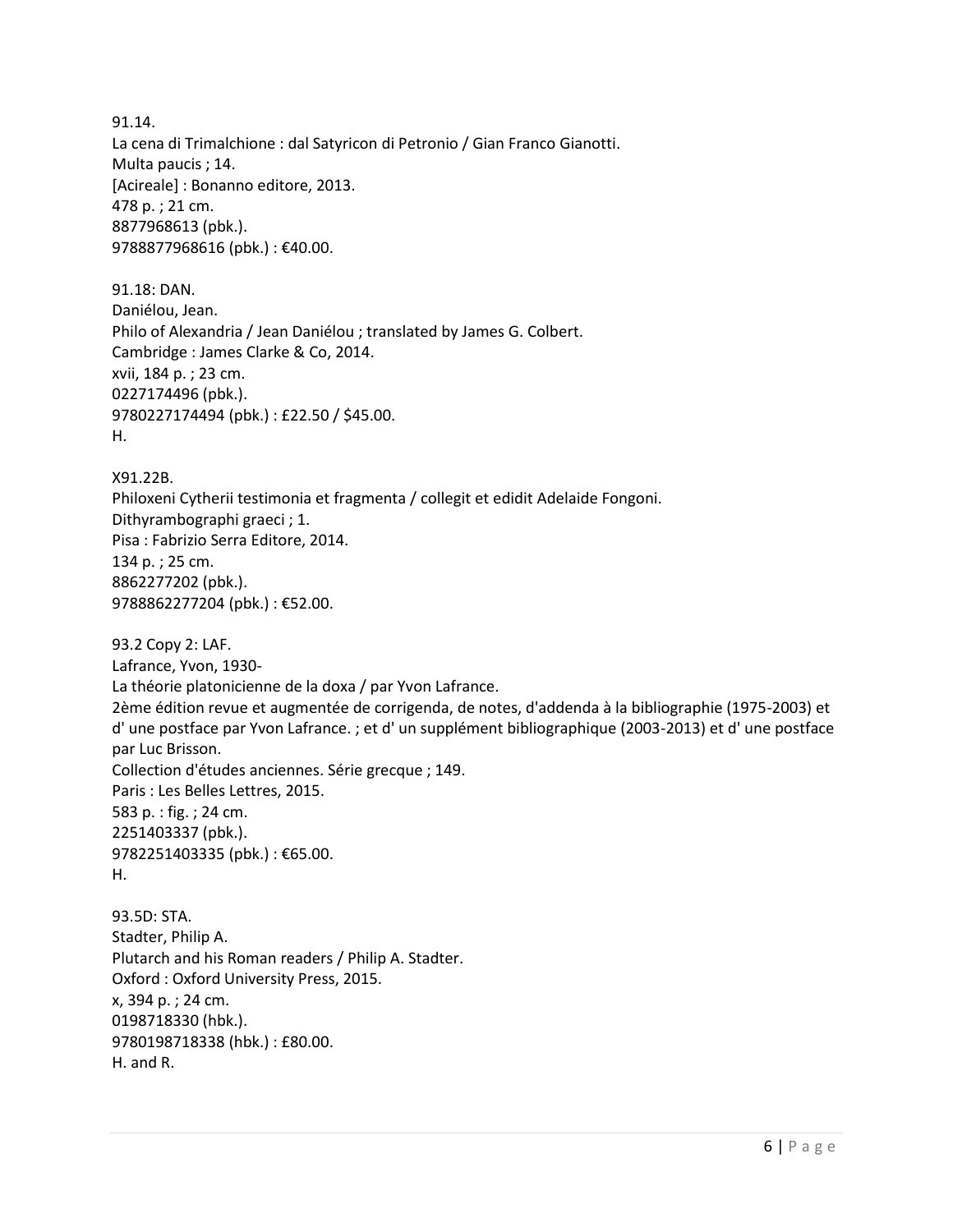93.5i: VOL.

Plutarco: linguaggi e retorica : atti del XII Convegno della International Plutarch Society Sezione italiana / a cura di Paola Volpe Cacciatore. Strumenti per la ricerca plutarchea ; 10. Napoli : M. D'Auria editore, 2014. 156 p. : port. ; 21 cm. 8870923584 (pbk.). 9788870923582 (pbk.) : €30.00.

94.11H.

Sophocles. Oedipus at Colonus / Sophocles ; a verse translation by David Mulroy, with introduction and notes. Wisconsin studies in classics. Madison, Wisconsin : The University of Wisconsin Press, 2014. lxxii, 100 p. ; 21 cm. 0299302547 (pbk.). 9780299302542 (pbk.) : £7.95 / \$9.95. 9780299302535 (e-book). H.

```
94.17C.
```
Suetonius, approximately 69-approximately 122. Life of Augustus = Vita divi Augusti / Suetonius ; translated, with introduction and historical commentary by D. Wardle. Clarendon ancient history series. Oxford : Oxford University Press, 2014. x, 603 p. : geneal. table ; 24 cm. 0199686459 (hbk.). 9780199686452 (hbk.) : £100.00. 0199686467 (pbk.). 9780199686469 (pbk.) : £35.00. H. and R. 95.19Q: BAR. Barchiesi, Alessandro. Homeric effects in Vergil's narrative / Alessandro Barchiesi ; translated by Ilaria Marchesi & Matt Fox ; with a new foreword by Philip Hardie, and a new afterword by the author.

Princeton ; Oxford : Princeton University Press, 2015. xvi, 193 p. ; 23 cm. 069116181X (hbk.).

9780691161815 (hbk.) : £24.95 / \$35.00.

```
R.
```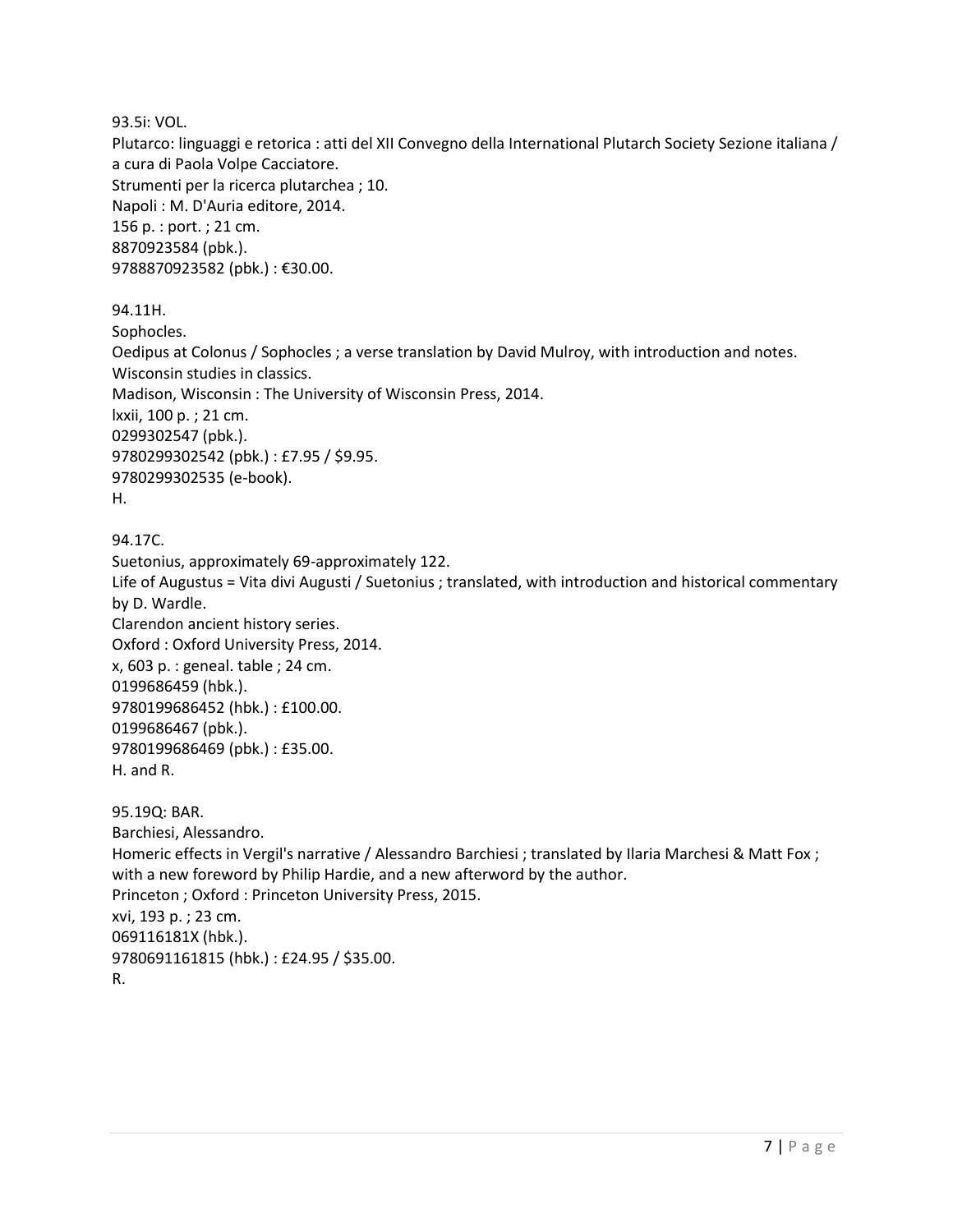95.19Q: FLE. Fletcher, K. F. B. Finding Italy : travel, nation and colonization in Vergil's Aeneid / K.F.B. Fletcher. Ann Arbor [Michigan] : The University of Michigan Press, 2014. viii, 280 p. ; 24 cm. 0472072285 (hbk.). 9780472072286 (hbk.) : \$75.00. 0472052284 (pbk.). 9780472052288 (pbk.) : \$45.00. 9780472120444 electronic bk. R.

95.19V: STO. Totus scientia plenus : percorsi della esegesi virgiliana antica / a cura di Fabio Stok. Testi e studi di cultura classica ; 60. Pisa : Edizioni ETS, 2013. 452 p. ; 24 cm. 8846737822 (pbk.). 9788846737823 (pbk.) : €43.00.

95.19Y: TOR. Torlone, Zara M. Vergil in Russia : national identity and classical reception / Zara Martirosova Torlone. Classical presences. Oxford : Oxford University Press, 2014. viii, 300 p. : ill., ports ; 22 cm. 0199689482 (hbk.). 9780199689484 (hbk.) : £65.00. R.

97.16: PRI. Price, A. W. Virtue and reason in Plato and Aristotle / A.W. Price. Pbk. repr. Oxford : Oxford University Press, 2015. xii, 356 p. ; 24 cm. 0199609616 (hbk.). 9780199609611 (hbk.) : £53.00. 0198709358 (pbk.). 9780198709350 (pbk.) : £22.50. H.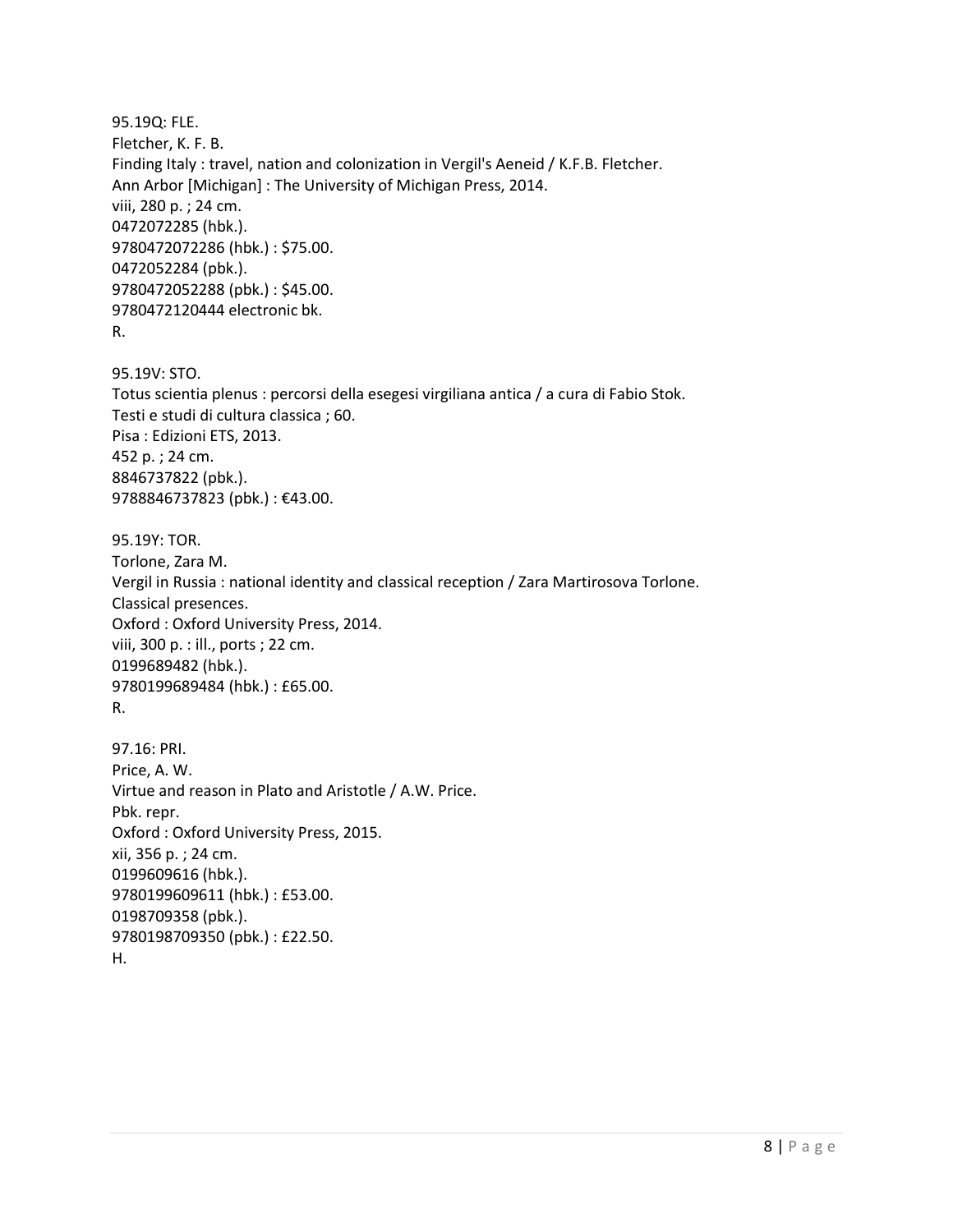#### <span id="page-8-0"></span>**98-99: LANGUAGE AND LITERATURE**

98B: GAR.

Strategies of translation : language contact and poetic language : Akten des Workshops, Köln, 17.-18. Dezember 2010 / herausgegeben von José Luis García Ramón, Daniel Kölligan ; unter Mitwirkung von Lena Wolberg. 1. Teil. Linguarum varietas ; 3 (2014). Pisa : F. Serra, 2014. 157 p. : ill. ; 25 cm. 8862277261 (pbk.). 9788862277266 (pbk.) : €85.00.

98D: COR. Corbeill, Anthony, 1960- Sexing the world : grammatical gender and biological sex in ancient Rome / Anthony Corbeill. Princeton ; Oxford : Princeton University Press, 2015. [xi], 204 p. ; 25 cm. 0691163227 (hbk.). 9780691163222 (hbk.) : £30.95 / \$45.00. R.

98E: MER.

Mercado, Angelo.

Italic verse : a study of the poetic remains of old Latin, Faliscan, and Sabellic / Angelo Mercado. Innsbrucker Beiträge zur Sprachwissenschaft ; Bd. 145.

Innsbruck : Institut für Sprachen und Literaturen der Universität Innsbruck, Bereich Sprachwissenschaft, 2012.

xxvi, 437 p. : ill., map ; 24 cm. 3851247310 (hbk.). 9783851247312 (hbk.) : €80.00.

98i: MEI.

Personal names in the Western Roman world : proceedings of a workshop convened by Torsten Meissner, José Luis García Ramón and Paolo Poccetti, held at Pembroke College, Cambridge, 16-18 September 2011 / edited by Torsten Meissner. Studies in classical and comparative onomastics ; 1. Berlin : curach bhán publications -- daniel büchner : Verlag für Kunst & Kulturwissenschaften, 2012. 265 p. : ill., map ; 25 cm. 3942002051 (pbk.).

9783942002059 (pbk.) : €35.00.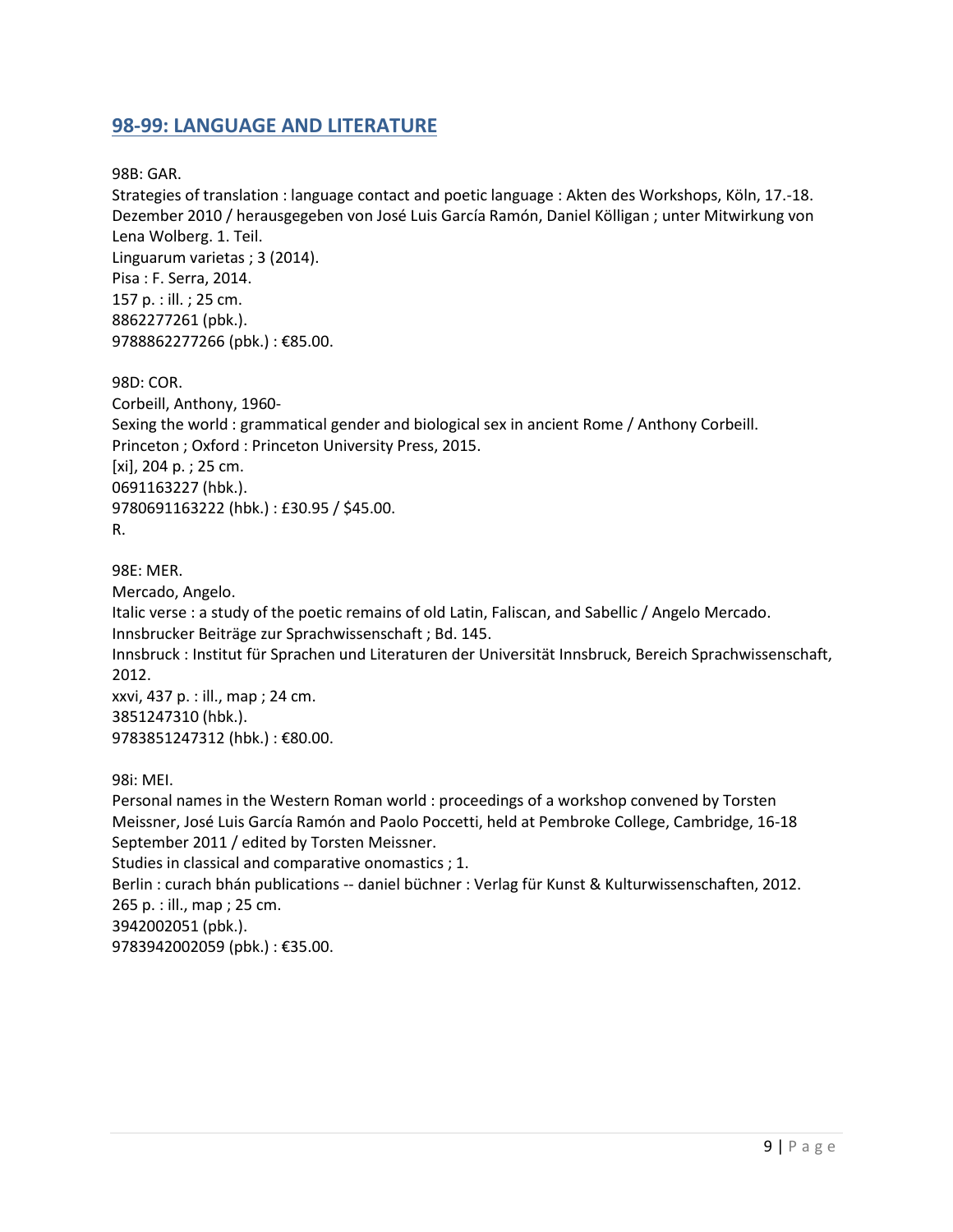99A.1: MAC.

Complicating the history of western translation : the ancient Mediterrannean in perspective / edited by Siobhán McElduff and Enrica Sciarrino.

Manchester, UK ; Kinderhook, NY : St. Jerome Pub., 2011. 229 p. ; 25 cm. 1905763301 (pbk.). 9781905763306 (pbk.) : £27.99.

99A.2: GAR. Filologia e storia delle idee : convegno internazionale di studi in ricordo di Antonio Garzya, Napoli, 6-7 marzo 2013 / a cura di Ugo Criscuolo. Collectanea ; 34. Napoli : M. D'Auria Editore, 2014. 187 p. ; 24 cm. 8870923614 (pbk.). 9788870923612 (pbk.): €60.00.

99A.2: GOR. Gorman, Robert (Robert Joseph). Corrupting luxury in ancient Greek literature / Robert J. Gorman, Vanessa B. Gorman. Ann Arbor : University of Michigan Press, 2014. viii, 484 p. ; 24 cm. 0472072293 (hbk.). 9780472072293 (hbk.) : \$90.00. 0472052292 (pbk.). 9780472052295 (pbk.) : \$60.00. 9780472120468 e-book. H.

99C: DHU. Dhuga, U. S., 1978- Choral identity and the chorus of elders in Greek tragedy / U.S. Dhuga. Greek studies: interdisciplinary approaches. Lanham, Md. ; Plymouth : Lexington Books, 2011. xii, 197 p. ; 24 cm. 0739147307 (hbk.). 9780739147306 (hbk.) : £39.95.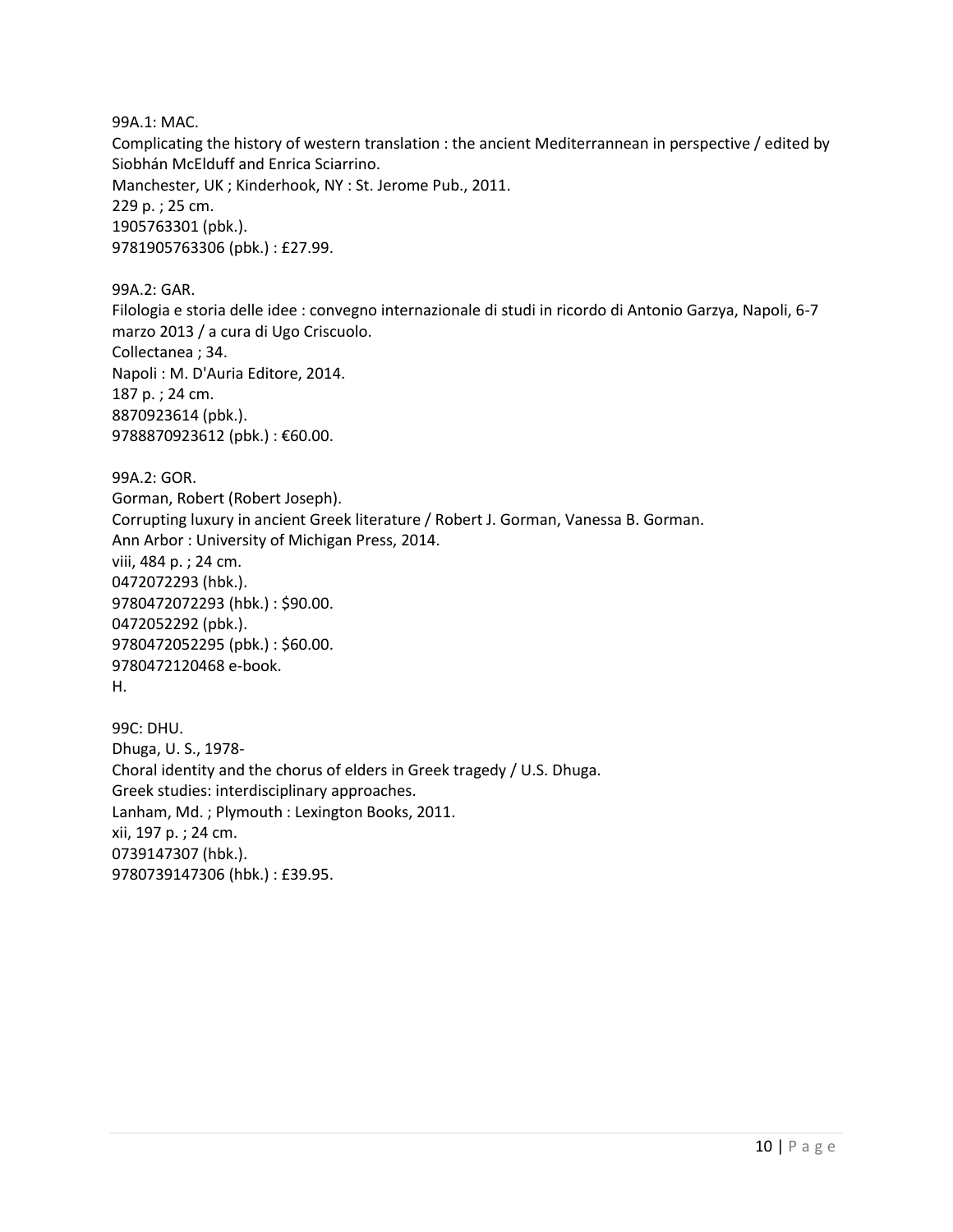# <span id="page-10-0"></span>**100-101: PAPYROLOGY AND EPIGRAPHY**

X101A (F). Corpus Inscriptionum Latinarum. Supplementa Italica-imagines. Supplementa Italica-imagines : supplementi fotografici ai volumi italiani del CIL. Roma (CIL, VI). 4, Napoli : Museo archeologico nazionale / a cura di Giuseppe Camodeca e Heikki Solin, Verona: Museo lapidario maffeiano, Museo archeologico al Teatro romano / a cura di Alfredo Buonopane. Roma : Edizioni Quasar, 2014. 212 p. : ill. ; 40 cm. 887140551X (pbk.). 9788871405513 (pbk.) : €100.00.

#### <span id="page-10-1"></span>**102-116: PREHISTORY, ARCHAEOLOGY AND TOPOGRAPHY**

102B: SHE. Athyrmata : critical essays on the archaeology of the eastern Mediterranean in honour of E. Susan Sherratt / edited by Yannis Galanakis, Toby Wilkinson, and John Bennet. Oxford : Archaeopress Archaeology, 2014. iv, 274 p. : ill., maps, port., plans ; 30 cm. 178491018X (pbk.). 9781784910181 (pbk.) : £43.00. 9781784910198 (e-book). H.

102D: WIE. Wiersma, Corien. Building the Bronze Age : architectural and social change on the Greek mainland during Early Helladic III, Middle Helladic and Late Helladic I / Corien Wiersma. Archaeopress archaeology. Oxford : Archaeopress, 2014. xxii, 561 p. : ill., maps, plans ; 30 cm. 1905739869 (pbk.). 9781905739868 (pbk.) : £60.00.

102F: PAN. Panagiotopoulos, Diamantis. Mykenische Siegelpraxis : Funktion, Kontext und administrative Verwendung mykenischer Tonplomben aus dem griechischen Festland und Kreta / Diamantis Panagiotopoulos. Athenaia ; Bd. 5. München : Hirmer Verlag, 2014. xiv, 347 p. : ill. (some col.), map, plans ; 30 cm. 3777422886 (pbk.). 9783777422886 (pbk.): €60.00. H.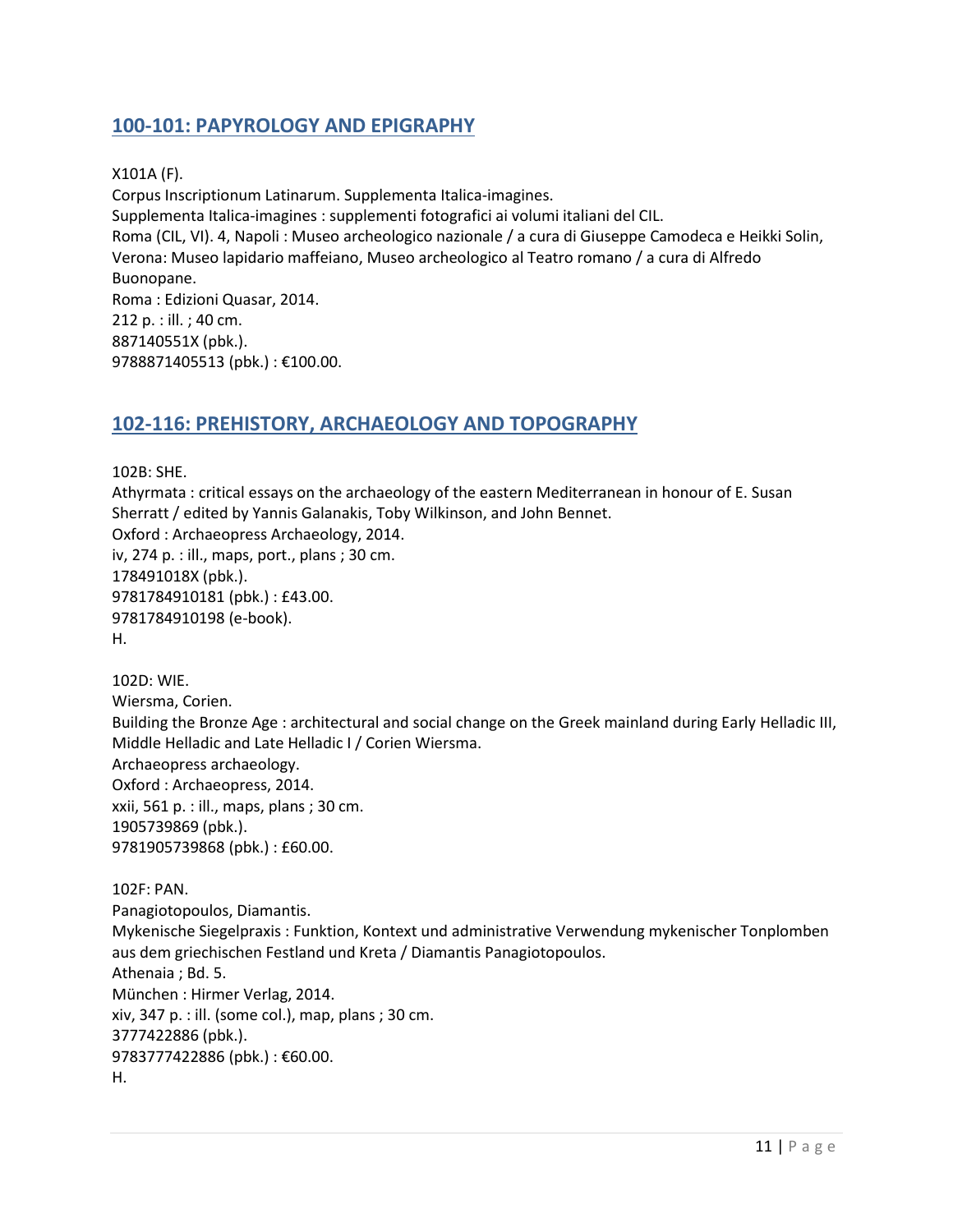103E.3: MAT. Mattioli, Chiara. Atlante tipologico delle forme ceramiche di produzione locale in Etruria padana / Chiara Mattioli ; con contributi di Giulia Morpurgo, Stefano Santocchini Gerg. Studi e scavi (Università di Bologna. Dipartimento di archeologia) ; n.s. 37. Kainua ; 3. Bologna : Ante quem, 2013. 568 p. : ill. ; 30 cm. 8878490806 (pbk.). 9788878490802 (pbk.) : €50.00.

X105F.1: BET. Bar-Nathan, Rachel. Baysān : the theater pottery workshop / Rachel Bar-Nathan and Walid Atrash ; with contributions by Ariel Berman ... [et al.]. IAA reports ; no. 48. Bet She'an ; 2. Jerusalem : Israel Antiquities Authority, 2011. xiii, 397 p., 1 folding plate : ill. (some col.), plans ; 27 cm. 965406250X (pbk.). 9789654062503 (pbk.) : \$30.00.

105F.1: MAR.

The excavations of Maresha subterranean complex 57 : the 'Heliodorus' cave / edited by Ian Stern ; with contributions by Bernie Alpert ... [et al.]. BAR international series ; 2652. Oxford : Archaeopress, 2014. viii, 131 p. : ill., map, plans ; 30 cm. 1407312944 (pbk.). 9781407312941 (pbk.) : £27.00.

106C: BRI. Briant, Pierre. Darius in the shadow of Alexander / Pierre Briant ; translated by Jane Marie Todd. Cambridge, Massachusetts ; London : Harvard University Press, 2015. xv, 579 p. : ill., facs., plan ; 25 cm. 0674493095 (hbk.). 9780674493094 (hbk.) : £25.00. H.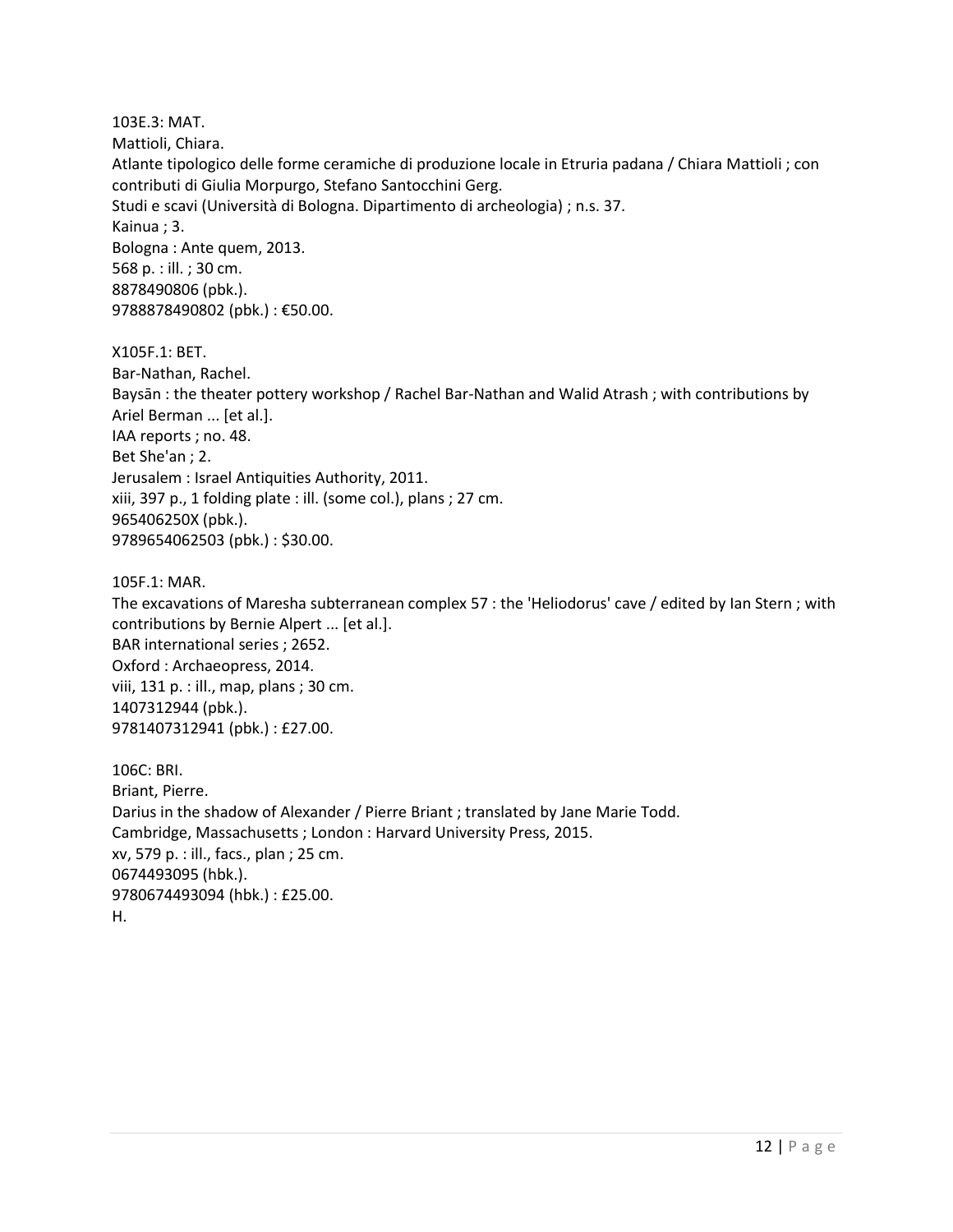106E: MAI. Mairs, Rachel. The Hellenistic Far East : archaeology, language, and identity in Greek Central Asia / Rachel Mairs. The Joan Palevsky imprint in classical literature. Oakland, California : University of California Press, 2014. xiii, 231 p. : ill., maps, plans ; 24 cm. 0520281276 (hbk.). 9780520281271 (hbk.) : £59.00 / \$85.00. 9780520959545 (electronic). H.

106F: HEI.

Interconnectivity in the Mediterranean and Pontic world during the Hellenistic and Roman periods / editors Victor Cojocaru, Altay Coşkun, Mădălina Dana. Pontica et Mediterranea ; 3. Cluj-Napoca : Mega, 2014. 708 p. : ill. (some col.), maps, plans ; 25 cm. 6065435260 (hbk.). 9786065435261 (hbk.) : Lei 150. H. or R.

106F: IAC.

Roman art and civilization : a common language in antiquity : catalogue of the itinerant exhibition / coord. Mihaela Iacob.

Tulcea : Tulcea county council, 2014. viii, 241 p. : ill. (mostly col.), maps, plans, ports ; 31 cm. 9730165653 (hbk.). 9789730165654 (hbk.).

X107D: PER. Mathys, Marianne. Architekturstiftungen und Ehrenstatuen : Untersuchungen zur visuellen Repräsentation der Oberschicht im späthellenistischen und kaiserzeitlichen Pergamon / von Marianne Mathys. Pergamenische Forschungen ; Bd. 16. Darmstadt : Verlag Philipp Von Zabern, 2014. xlv, 190 p., 24 p. of plates : ill., plans ; 32 cm. 3805348029 (hbk.). 9783805348027 (hbk.) : €89.90. H. or R.

108A.1: KEN. Kenawi, Mohamed. Alexandria's hinterland : archaeology of the Western Nile Delta, Egypt / Mohamed Kenawi. Oxford : Archaeopress Archaeology, 2014. xii, 241 p. : ill. (some col.), maps ; 30 cm. 1784910147 (pbk.). 9781784910143 (pbk.) : £48.00. 9781784910150 e-Pdf.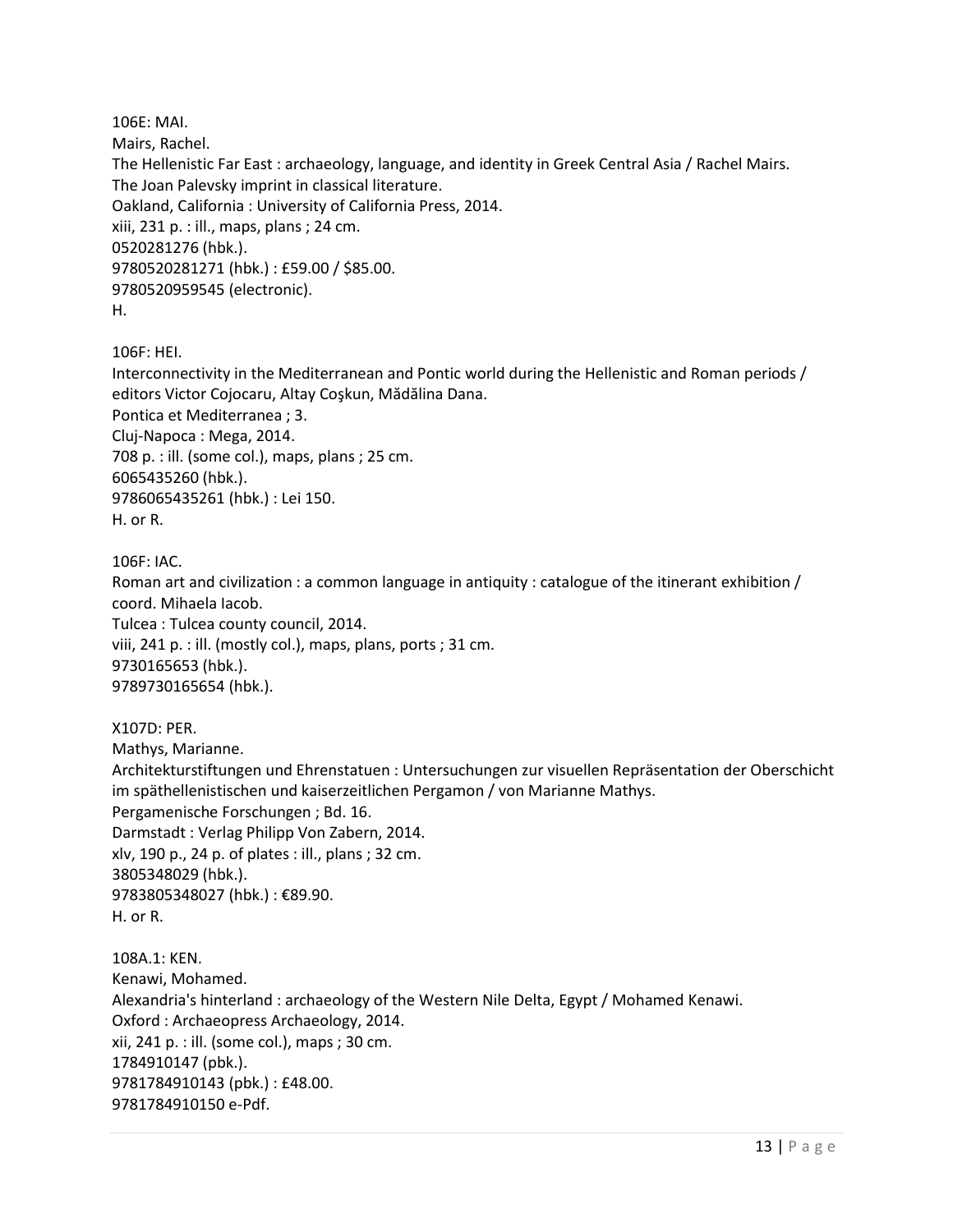108A.1: OBL. Obłuski, Artur. The rise of Nobadia : social changes in Northern Nubia in late Antiquity / Artur Obłuski ; translated by Iwona Zych. Journal of juristic papyrology. Supplement ; v. 20. Warsaw : University of Warsaw Faculty of Law and Administration, Chair of Roman Law and the Law of Antiquity, 2014. xiv, 240 p., [2] folding p. of plates : ill., maps, plans ; 24 cm. 8392591992 (hbk.). 9788392591993 (hbk.) : £46.00. R.

108A.2: BAK.

Bakchias : dall'archeologia alla storia / a cura di Enrico Giorgi e Paola Buzi ; prefazione di Sergio Pernigotti. Archeologia (Università di Bologna. Dipartimento di storia culture civiltà) ; 2. Bologna : Bononia University Press, 2014. 433 p. : ill., maps, plans ; 30 cm. 8873958966 (pbk.).

9788873958963 (pbk.) : €60.00.

108A.2: THE.

Perspectives on Ptolemaic Thebes : papers from the Theban Workshop 2006 / edited by Peter F. Dorman and Betsy M. Bryan.

Occasional proceedings of the Theban Workshop.

Studies in ancient Oriental civilization ; 65.

Chicago : Oriental Institute of the University of Chicago, 2011.

xiv, 145 p. : ill., plans ; 30 cm.

1885923856 (pbk.).

9781885923851 (pbk.) : £18.99 / \$29.95.

108B: BAS. Baratte, François. Basiliques chrétiennes d'Afrique du Nord : inventaire et typologie. II, Inventaire des monuments de la Tunisie / François Baratte ... [et al.]. AUSONIUS - Publications. Mémoires ; 38. Bordeaux : Ausonius ; Paris : diff. De Boccard, 2014. 463 p. : ill., maps, plans ; 29 cm. 2356131183 (hbk.). 9782356131188 (hbk.) : €60.00. R.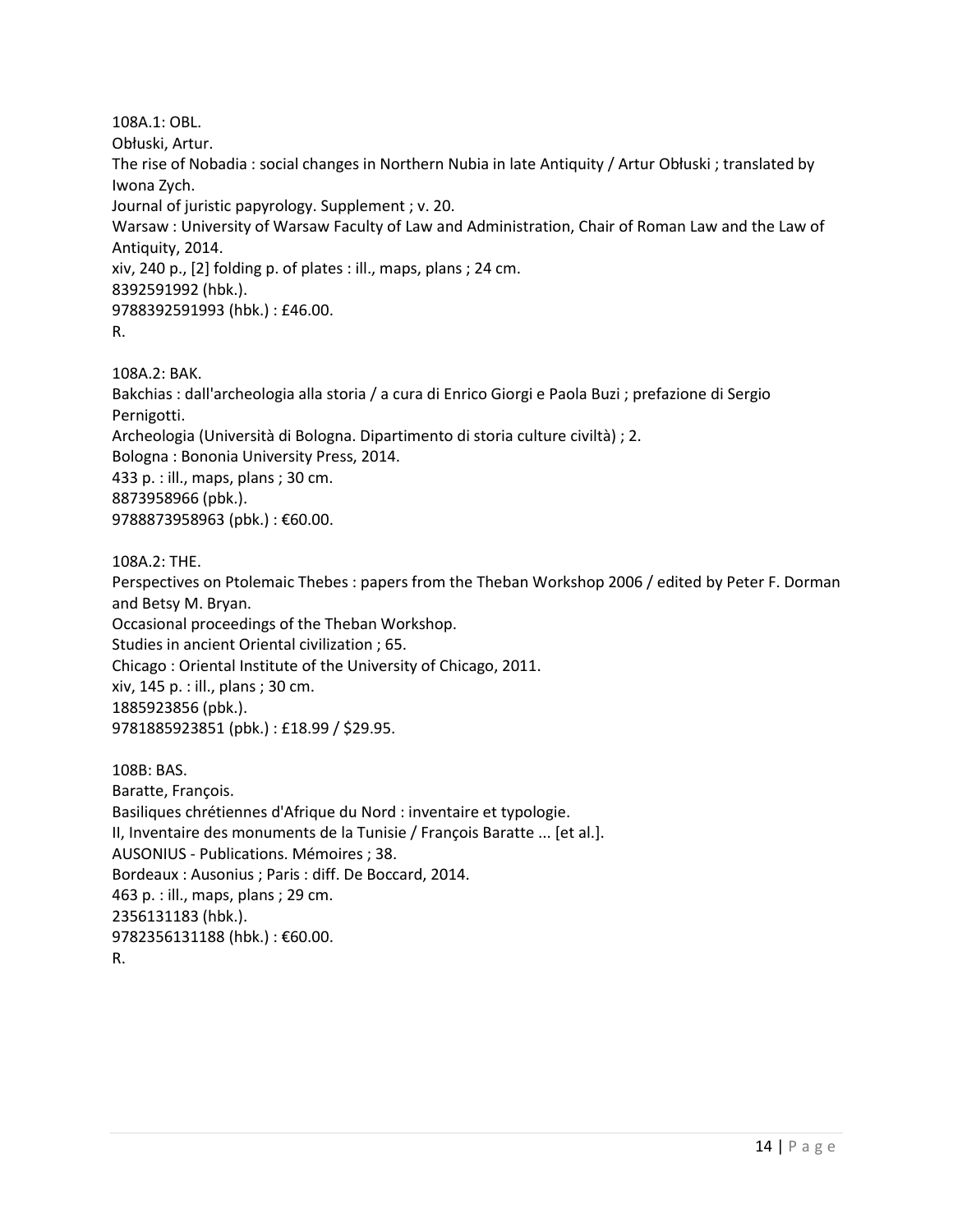109B: KOU. Costello, Benjamin. Architecture and material culture from the earthquake house at Kourion, Cyprus : a late Roman nonelite house destroyed in the 4th century AD / Benjamin Costello IV. BAR international series ; 2635. Oxford : Archaeopress, 2014. viii, 148 p. : ill. (some col.), maps, plans ; 30 cm. 1407312723 (pbk.). 9781407312729 (pbk.) : £34.00.

109F: RHO.

Rhodes : une île grecque aux portes de l'Orient : XVe-Ve siècle avant J.-C. / sous la direction de Anne Coulié et Melina Filimonos-Tsopotou ; avec la collaboration de Sophie Padel-Imbaud et Vassiliki Patsiada.

Paris : Louvre : Somogy, 2014. 359 p. : ill. (chiefly col.), facs., maps, plans ; 31 cm. 2350314898 (Musée du Louvre : hbk.). 9782350314891 (Musée du Louvre : hbk.) : €39.00. 2757208837 (Somogy : hbk.). 9782757208830 (Somogy : hbk.). H.

110A.3: THR.

Thrakika zetemata. 2, Aspects of the Roman province of Thrace / edited by Maria-Gabriella G. Paraisaki. Meletēmata (Kentron Hellēnikēs kai Rōmaikēs Archaiotētos) ; 69.

Athens : [Institute of Historical Research, Department for Greek and Roman Antiquity (KERA), National Hellenic Research Foundation] ; [Paris : Diffusion de Boccard], 2013.

328 p. : ill., plans ; 24 cm. 9609538185 (pbk.). 9789609538183 (pbk.) : €35.00.

111B: ATH.

Hellas Genius Loci : the classicist visual approach to Monumental Hellenic Atniquity (late 17th - early 20th c.) Hellenic Parliament Building : Contemporary Greek Painting Inspired by the Classical Tradition (late 20th - 21st c.) Zappeion Hall : Athens, Junuary - June 2014 Hellenic Parliament / [curator Thodoris Koutsogiannis]. Athens : Hellenic Parliament Foundation for Parliamentarism and Democracy, 2014. 191 p. : ill. ; 21 cm.

9606757870 (pbk.). 9789606757877 (pbk.) : €12.00.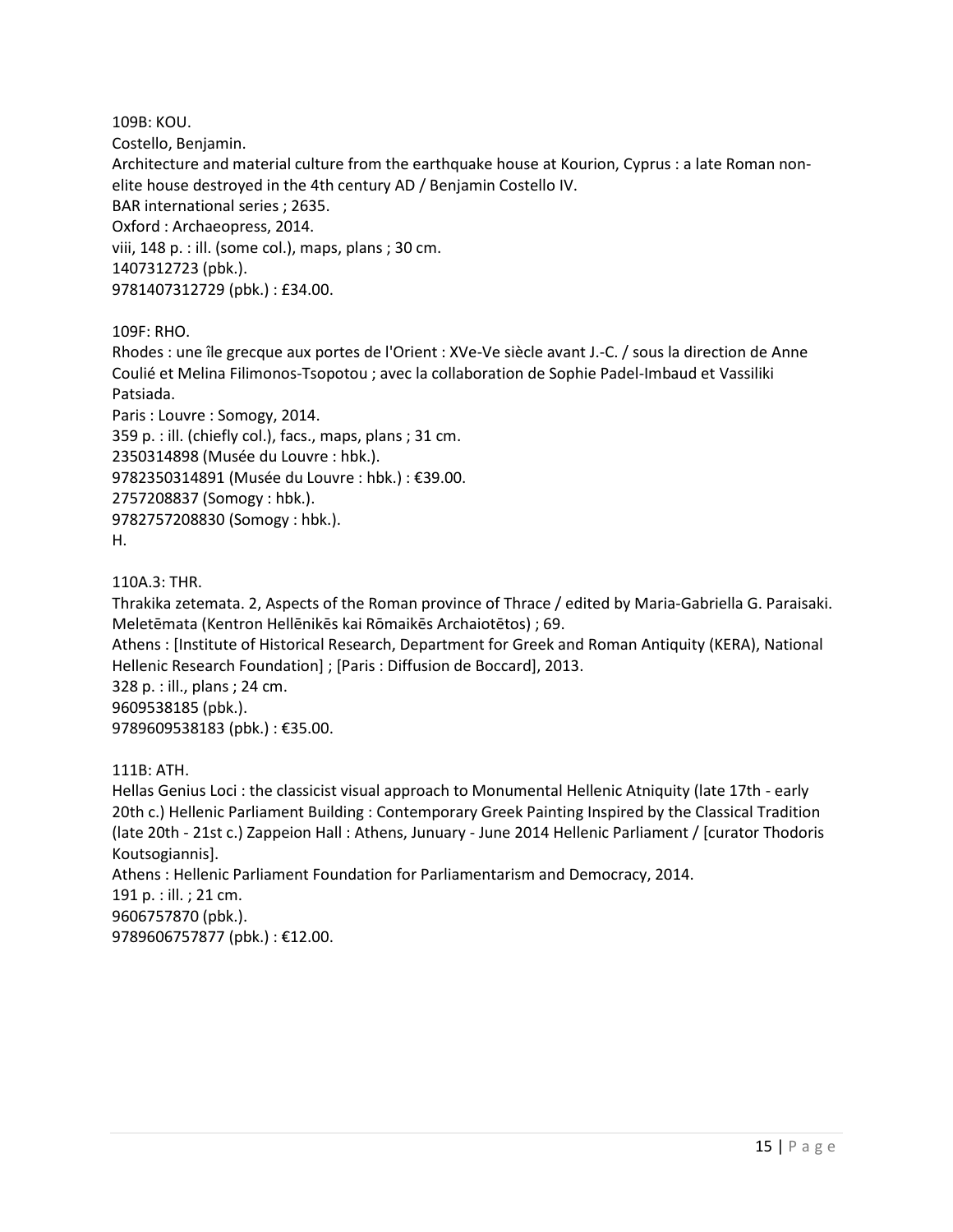112A.2: MIL. Mili, Maria, 1975- Religion and society in ancient Thessaly / Maria Mili. Oxford classical monographs. Oxford ; New York, NY : Oxford University Press, 2015. xiii, 430 p. : maps ; 24 cm. 0198718012 (hbk.). 9780198718017 (hbk.) : £90.00. H.

X112D: KYT.

Kythēra : to minōiko hiero koryphēs ston Hagio Geōrgio sto Vouno. 3, Ta heurēmata / hypo Annas Alexandropouou ... [et al.] ; epistēmonikē epimeleia Giannē Sakellarakē. Vivliothēkē tēs en Athēnais Archaiologikēs Hetaireias ; ar. 282. Athēna : Hē en Athēnais Archaiologikē Hetaireia, 2013. viii, 563 p. : ill. (some col.), plans ; 28 cm. 9608145848 (pbk.). 9789608145849 (pbk.). 9608145929 (pbk.). 9789608145924 (pbk.). 9608145996 (pbk.). 9789608145993 (pbk.) : €70.00. 618504711x (pbk.).

X112F: SAL.

Salamis I : symvolē stēn archaiologia tou Sarōnikou / Giannos G. Lōlos (epist. epim.) ; me arthra tōn: Dēmētrē Artemē ... [et al.]. Dōdōnē. Parartēma ; ar. 83. Iōannina : Panepistēmio Iōanninōn, 2012. 395 p. : ill. (some col.), maps, plans ; 24 cm. 9602332093 (pbk.). 9789602332092 (pbk.): €68.00.

113D.3: ADI. Adinolfi, Gaspare. L'incanto delle sirene / Gaspare Adinolfi, Felice Senatore ; a cura di Carlo Pepe. Napoli : Giannini, 2014. viii, 138 p. : ill. (chiefly col.), port. ; 21 x 23 cm. 8874317379 (pbk.). 9788874317370 (pbk.) : €20.00.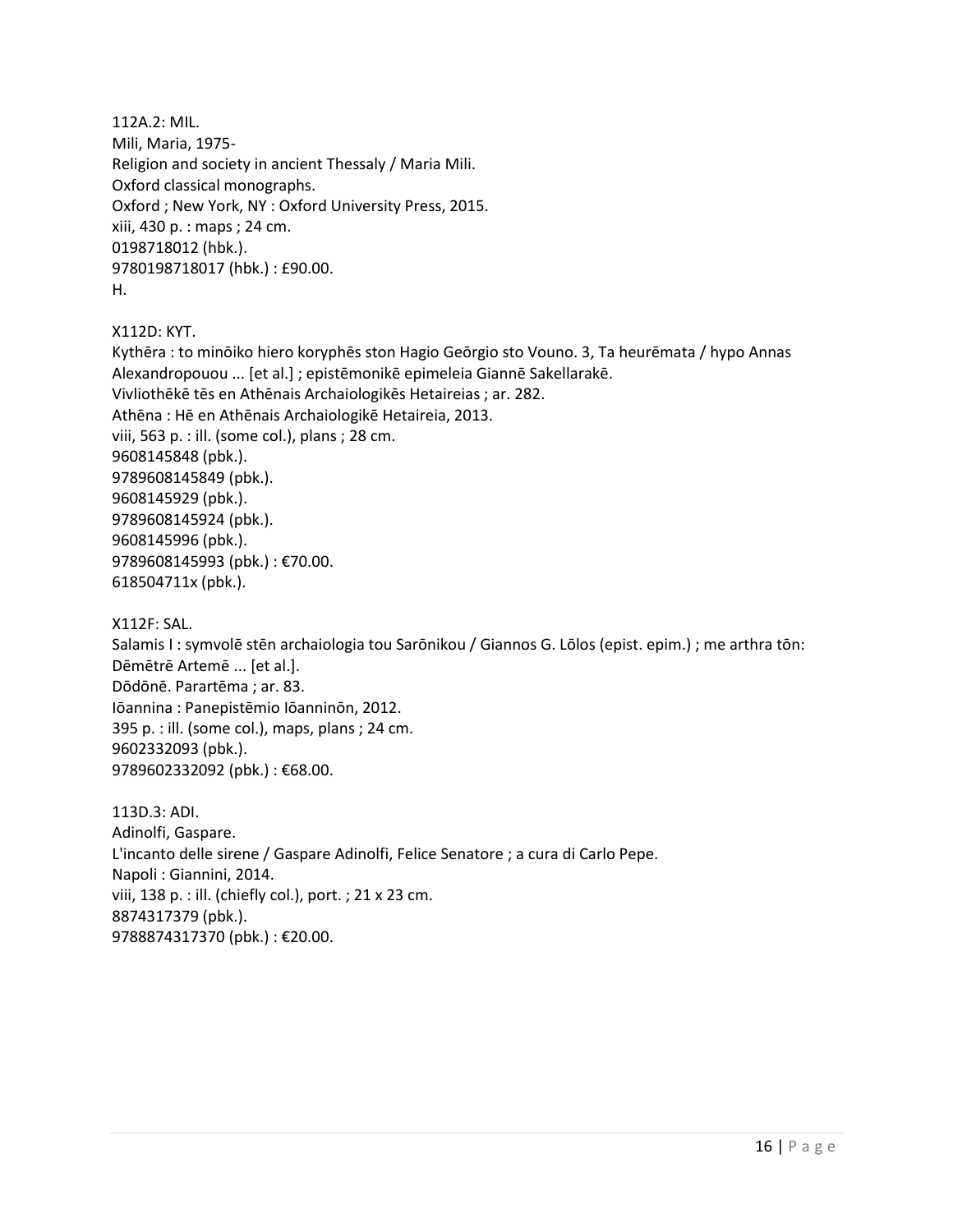X113D.3: CAR.

Carta archeologica e ricerche in Campania / [a cura di Lorenzo Quilici e Stefania Quilici Gigli]. Fasc. 8: Comuni di Bellona, Marcianise, Sturno. Atlante tematico di topografia antica. Supplemento ; 15. Roma : "L'Erma" di Bretschneider, 2014. 396 p., folding plates) : ill. (some col.), maps, plans ; 27 cm. 8891306789 (fasc. 8 : pbk.). 9788891306784 (fasc. 8 : pbk.) : €255.00.

113D.4: STE. L'Etruria meridionale rupestre : atti del Convegno internazionale "L'Etruria rupestre dalla Protostoria al Medioevo, insediamenti, necropoli, monumenti, confronti" , Barbarano Romano, Blera, 8-10 ottobre 2010 / [introd. Stephan Steingräber]. Roma : Palombi Editori, 2014. 579 p., 16 p. of col. plates : ill., maps, plans ; 24 cm. 8860606292 (pbk.). 9788860606297 (pbk.) : €29.00.

113D.6: DEF. De Francesco, Daniela. Ricerche sui villaggi nel Lazio dall'età imperiale alla tarda antichità / Daniela De Francesco. Roma : Edizioni Quasar, 2014. 244 p. : ill., maps, plans ; 30 cm. 8871405641 (pbk.). 9788871405643 (pbk.) : €52.00.

113E: CUM. Coraggio, Flavia. Il Tempio della Masseria del Gigante a Cuma / Flavia Coraggio. Quaderni del Centro studi Magna Grecia ; 17. Studi cumani ; 4. Pozzuoli : Naus Editoria, 2013. 164 p., xxxii p. of plates : ill. (some col.), plans ; 30 cm + 11 p. of folded plans in pocket at rear. 887478029X (pbk.). 9788874780297 (pbk.) : €80.00.

X113F: SCO.

Scoppieto. 4.1, I materiali : terra sigillata decorata a rilievo / testi di Cristina Troso e Valentina Dezza ; con il contributo di Massimo Oddone ; a cura di Margherita Bergamini ; apparato fotografico di Stefano Simoni ; disegni di Valentina Dezza e Viviana Grassetti / a cura di Margherita Bergamini ; con testi di Margherita Bergamini ... [et al.]. Roma : Quasar, 2014. 208 p. : ill. (some col.), map, plans ; 30 cm. 8871405536 (pbk.). 9788871405537 (pbk.) : €35.00.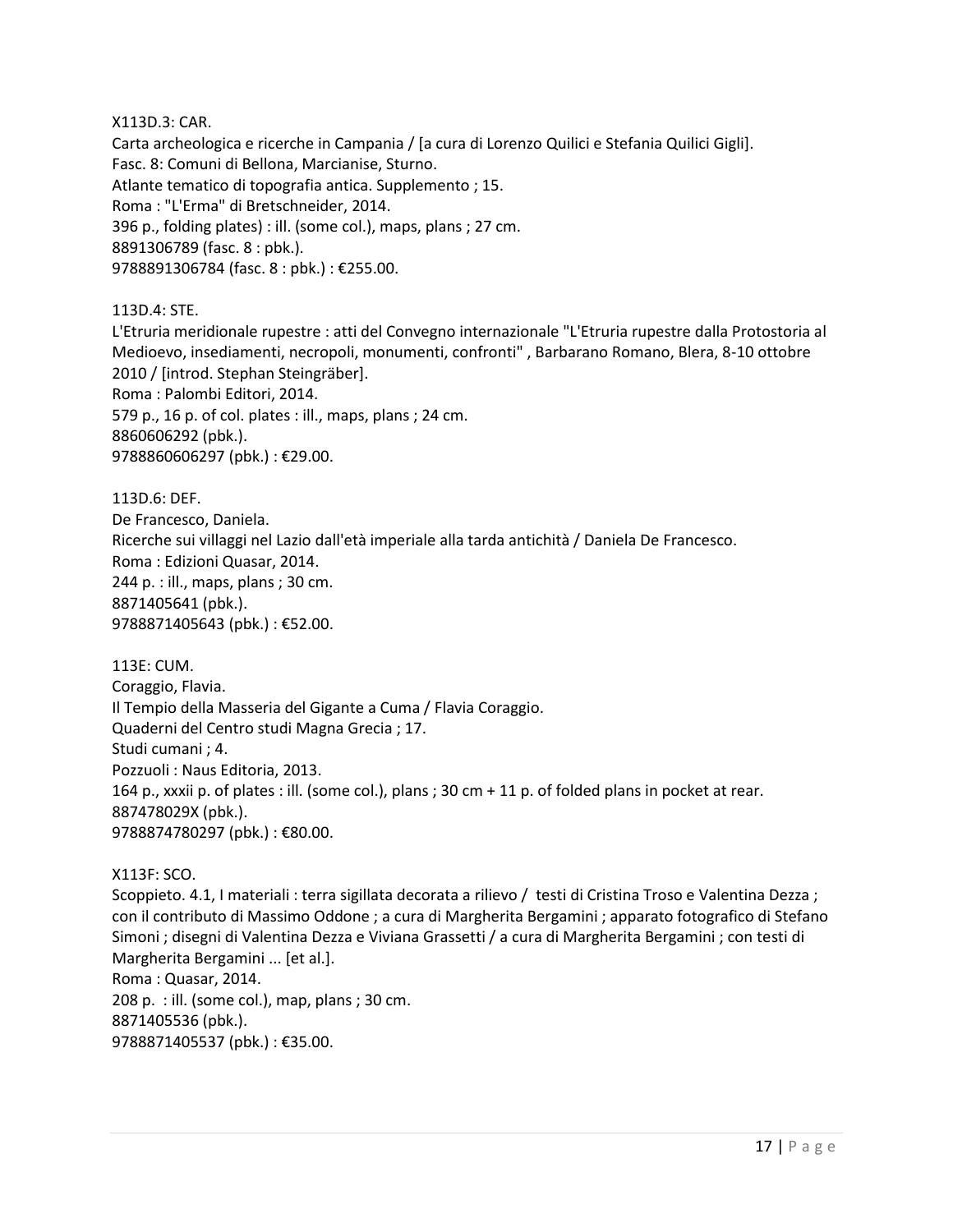113F: SIG. Batino, Sabrina. L'ipogeo dei Tetina di Sigliano : frammenti di memoria dall'ager clusinus orientale / Sabrina Batino. Roma : Quasar, 2014. 119 p. : ill. (some col.), maps ; 30 cm. 8871405668 (pbk.). 9788871405667 (pbk.) : €28.00.

113F: SPE. Conticello De' Spagnolis, Marisa. La grotta di Tiberio a Sperlonga e le sculture di soggetto omerico = The grotto of Tiberius in Sperlonga and the Homeric sculptures / Marisa de' Spagnolis. Roma : Phoenix, 2012. 82 p. : ill. (some col.), plan ; 24 cm.  $(pbk.)$  : €20.00.

113N: MON. Montanari, Paolo. Il monumento dei Lucilii sulla via Salaria, Roma / Paolo Montanari. BAR international series ; 2636. Oxford : Archaeopress, 2014. ii, 179 p. : ill. (some col.), plans ; 31 cm. 1407312731 (pbk.). 9781407312736 (pbk.) : £34.00.

X113Q: BAU. Bordonaro, Giuseppe. Carta archeologica e sistema informativo territoriale del comune di Baucina / Giuseppe Bordonaro. Carta archeologica della Sicilia. Palermo : Università di Palermo, Dipartimento di beni culturali, 2011. 117 p. : col. ill., maps, plans ; 29 cm + 1 DVD (4 3/4 in.) + 1 folded leaf of plates. 8890520825 (pbk.). 9788890520822 (pbk.) : €80.00.

X113Q: MOR. Stone, Shelley Clyde. The Hellenistic and Roman fine pottery / by Shelley C. Stone. Morgantina studies ; v. 6. Princeton, NJ : Department of Art and Archaeology, Princeton University in association with Princeton University Press, 2014. xxxvi, 485 p., [143] p. of plates, one folding : ill., plans ; 29 cm. 0691156727 (hbk.). 9780691156729 (hbk.) : £120.00 / \$175.00. H. or R.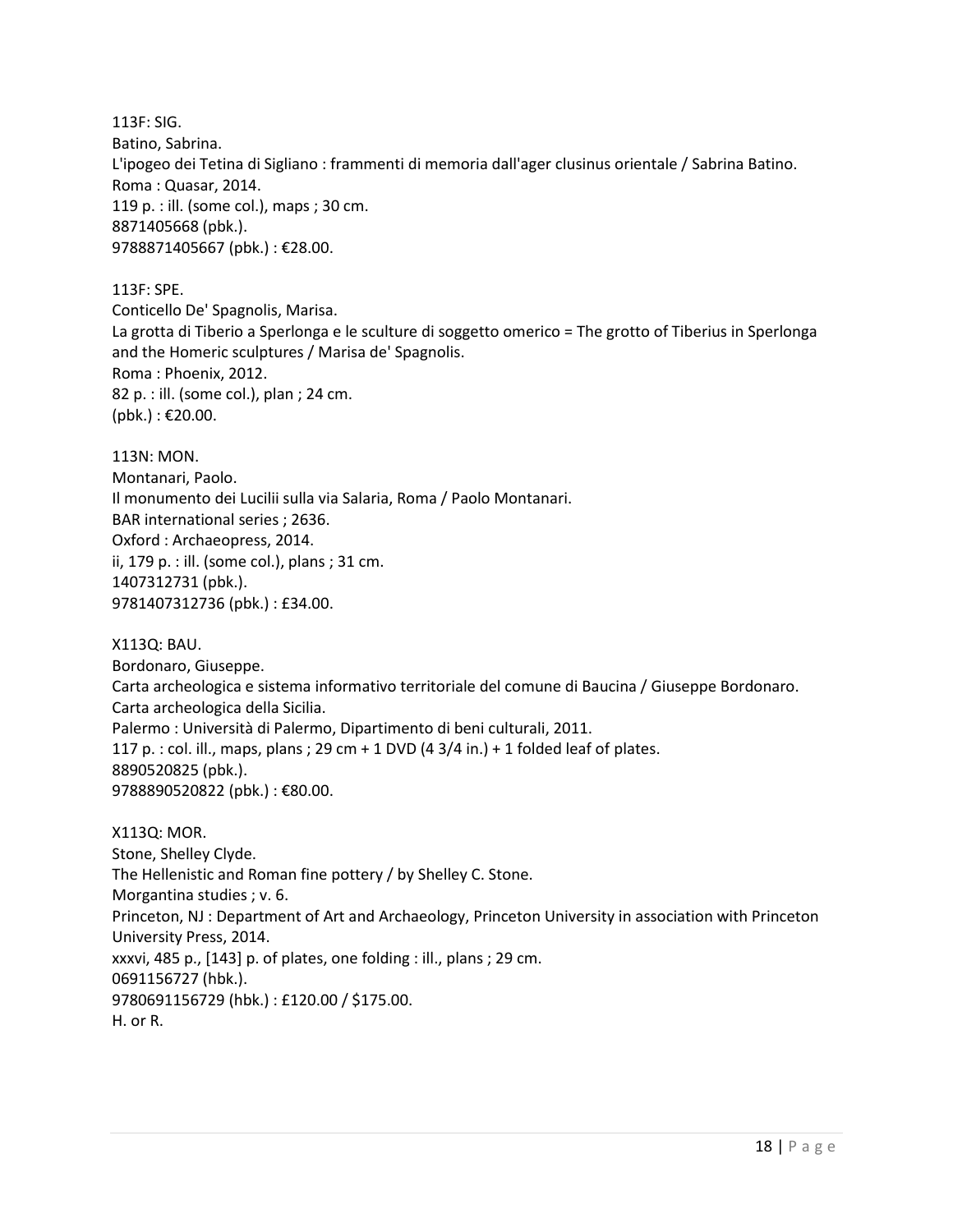113R: FAR.

Da Tharros a Bitia : nuove prospettive della ricerca archeologica nella Sardegna fenicia e punica : atti della giornata di Studio, Bologna 25 marzo 2013 / a cura di Anna Chiara Fariselli. 1a ed. Archeologia (Università di Bologna. Dipartimento di storia culture civiltà) ; 3. Bologna : Bononia University Press, 2014. 102 p. : ill., plans ; 30 cm. 8873959598 (pbk.). 9788873959595 (pbk.) : €20.00.

113R: SAN.

Santocchini Gerg, Stefano. Incontri tirrenici : le relazioni fra Etruschi, Sardi e Fenici in Sardegna (630-480 a. C.) / Stefano Santocchini Gerg. Archeologia (Università di Bologna. Dipartimento di storia culture civiltà) ; 1. Bologna : Bononia University Press, 2014. xiii, 332 p. : ill., maps ; 30 cm. 8873959229 (pbk.). 9788873959229 (pbk.) : €40.00.

114G: DER.

Consommer dans les campagnes de la Gaule romaine : actes du Xe congrès de l'Association AGER / [organisé par la Maison de la recherche de l'Université Charles-de-Gaulle de Lille 3] ; sous la direction de Xavier Deru et Ricardo González Villaescusa. Revue du Nord. Hors série, Collection Art et Archéologie ; no 21. Villeneuve d'Ascq : Revue du Nord, 2014. 373 p. : ill. (some col.), maps, plans ; 25 cm. 9791093095004 (pbk.) : €50.00.

114H: TAV. La nécropole gallo-romaine des Charmes d'Amont à Tavaux, Jura / sous la direction Gérald Barbet, Lydie Joan et Marie-José Ancel. Archéologie et histoire romaine ; 27. Montagnac : Éditions Monique Mergoil, 2014. 235 p. : ill., maps, plans ; 30 cm. 235518044X (pbk.). 9782355180446 (pbk.): €40.00. B. or R.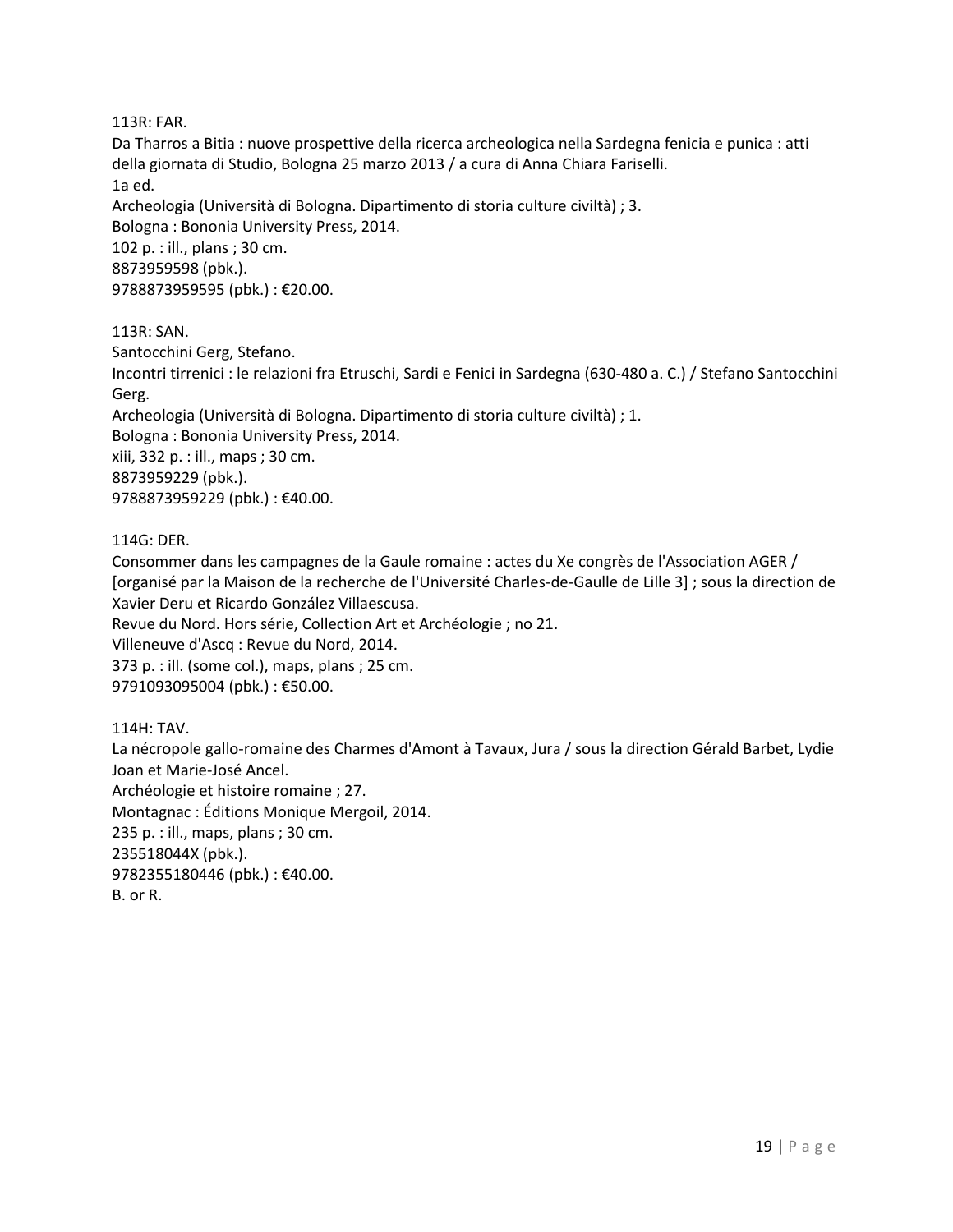116A: ROG. Rogers, Adam, 1981- The archaeology of Roman Britain : biography and identity / Adam Rogers. Routledge studies in archaeology ; 15. New York ; London : Routledge, 2015. x, 231 p. : ill., maps, plans ; 24 cm. 1138796743 (hbk.). 9781138796744 (hbk.) : £85.00. 9781315757667. B.

116D Copy 1: LON WAL. Wallace, Lacey, M. The origin of Roman London / Lacey M. Wallace. Cambridge classical studies. Cambridge : Cambridge University Press, 2014. xvi, 192 p., [23] p. of col. plates : ill., maps, plans ; 29 cm. 1107047579 (hbk.). 9781107047570 (hbk.) : £75.00 / \$120.00. 9781316191156 (PDF ebook) : No price. B. and R.

```
116D: MAN. 
Baddeley, Colin, 1923-2012.
Roman Mancetter / Colin Baddeley ; editors, Nigel Melton ... [et al.].
[Atherstone, Warwickshire?] : Atherstone Civic Society, 2013.
106 p. : ill. (chiefly col.), maps, plans, ports. ; 21 cm.
0955180317 (pbk.). 
9780955180316 (pbk.) : £7.99.
```
116D: SCO. Ashwin, Trevor. A Romano-British settlement in the Waveney Valley: excavations at Scole, 1993-4 / by Trevor Ashwin and Andrew Tester ; with contributions from Polydora Baker .. [et al.} ; and illustrations by Steven Ashley ... [et al.]. East Anglian archaeology report ; no. 152. Norwich : NPS Archaeology ; Dereham : Norfolk Historic Environment Science ; Bury St. Edmunds : Suffolk County Council Archaeological Service, 2014. xvi, 254 p. : ill. (some col.), map, plans ; 30 cm. + CD-ROM (4 3/4 in.) in pocket at rear. 0905594533 (pbk.). 9780905594538 (pbk.) : £25.00. B.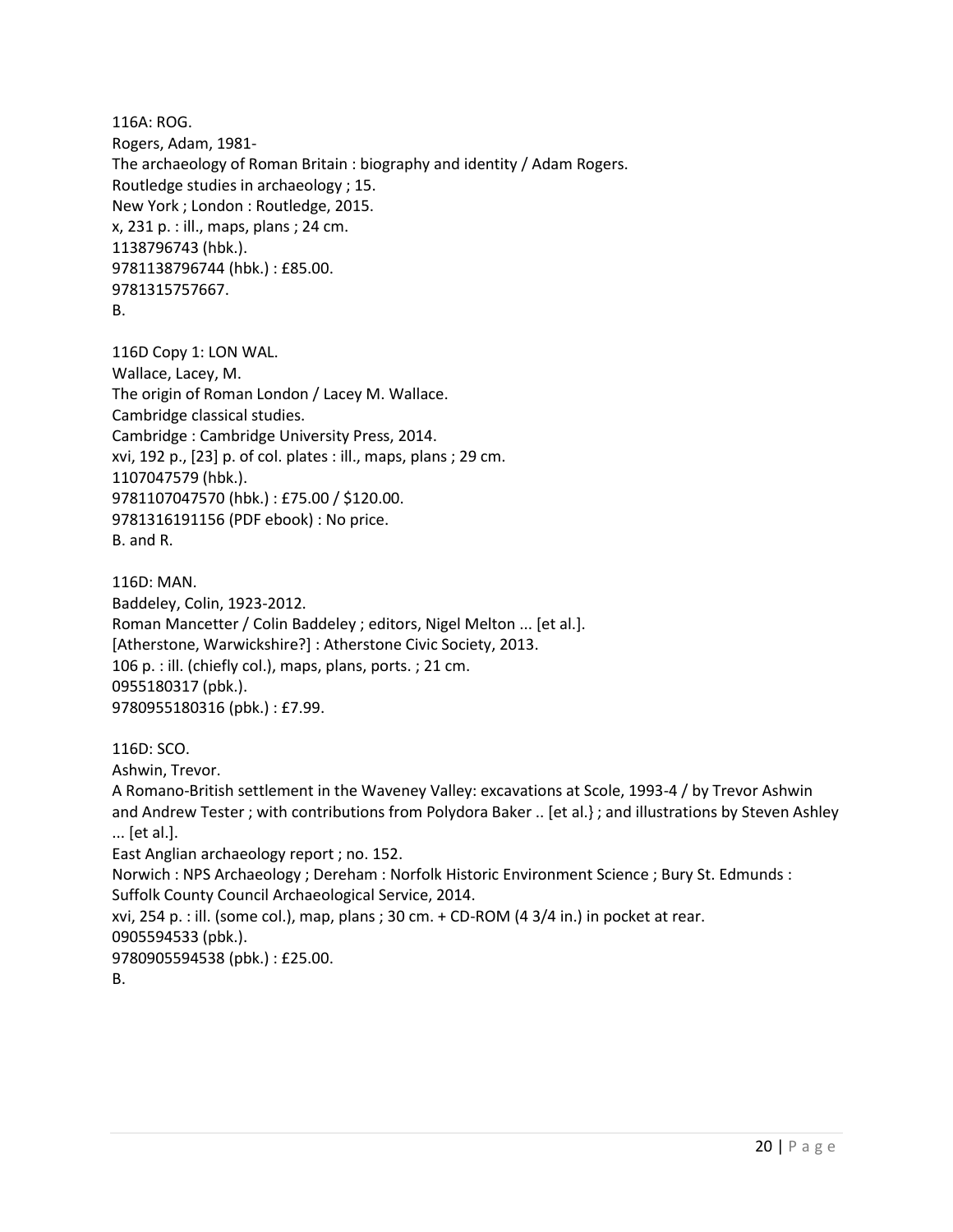116E: SYM. Symons, Sarah. Roman Wales / Sarah Symons. Stroud : Amberley, 2015. 94 p. : col. ill., map ; 24 cm. 1445643804 (pbk.). 9781445643809 (pbk.) : £14.99. B.

116F: BRE. Mapping and antiquities in Scotland / guest editors, David J. Breeze, Chris Fleet and Jack Stevenson. Scottish geographical journal ; Volume 127 number 2. Abingdon : Routledge Journals, 2011. p. [85]-162 : ill., maps (some col.), plans ; 25 cm. 1470-2541.

#### <span id="page-20-0"></span>**117-119: ANCIENT HISTORY**

118H: LAC. Lacey, Jim, 1958- The first clash : the miraculous Greek victory at Marathon and its impact on Western civilization / Jim Lacey. 1st ed. New York : Bantam Books, 2011. xxxiii, 233 p. : ill., maps ; 25 cm. 055380734X (hbk.). 9780553807349 (hbk.) : \$26.00 / Can.\$30.00. 055390812X (e-book). 9780553908121 (e-book).

118i: AZO. Azoulay, Vincent. Pericles of Athens / Vincent Azoulay ; translated by Janet Lloyd ; foreword by Paul Cartledge. Princeton [New Jersey]; Oxford : Princeton University Press, 2014. xiv, 291 p. ; 24 cm. 0691154597 (hbk.). 9780691154596 (hbk.) : £24.95. H.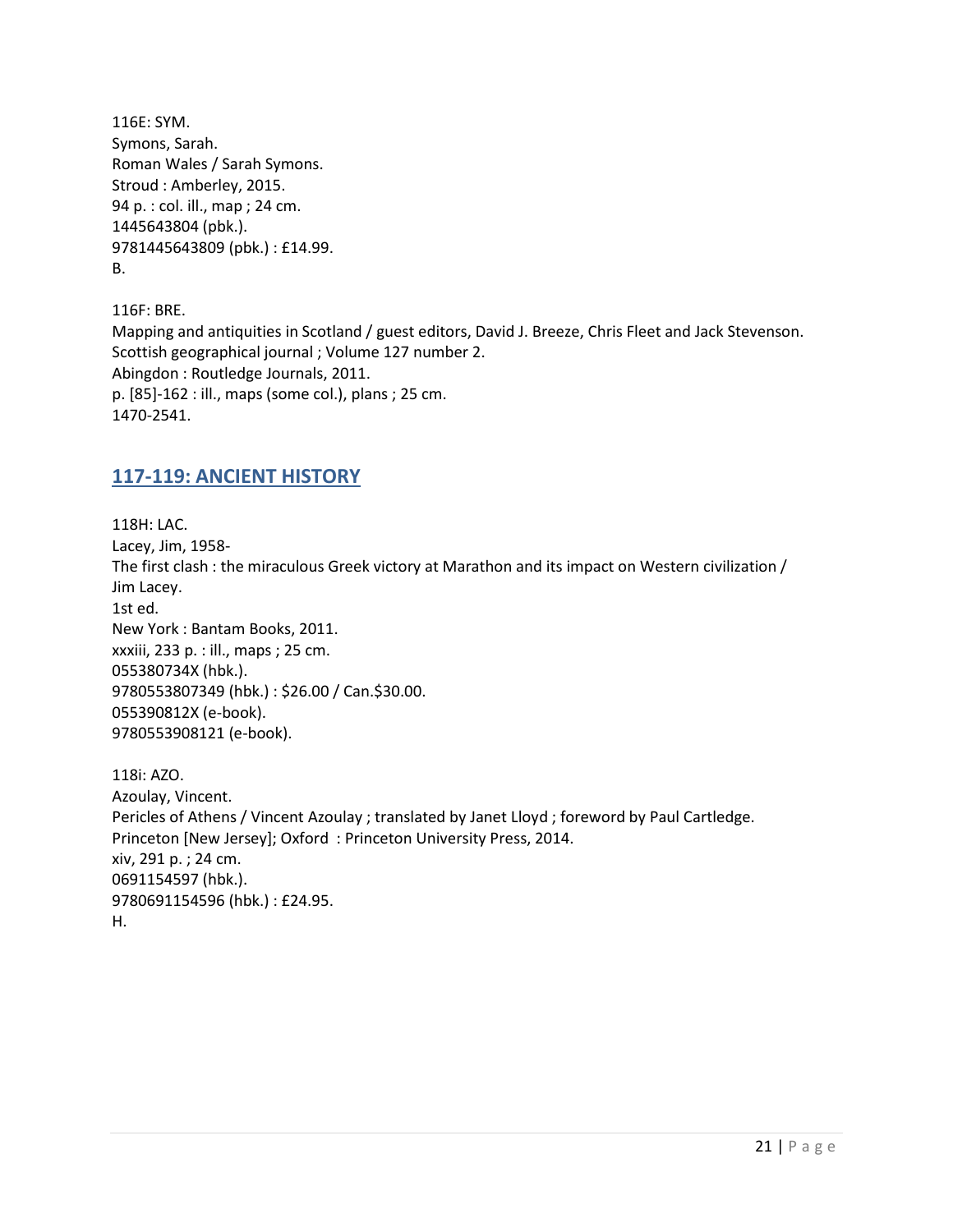118i: RUB. Rubel, Alexander, 1969- Fear and loathing in ancient Athens : Religion and politics during the Peloponnesian war / Alexander Rubel. 1st. English ed. Durham, UK ; Bristol, CT : Acumen Publishing Ltd., 2014. 316 p. ; 25 cm. 1844655709 (hbk.). 9781844655700 (hbk.) : £65.00. H.

118o: CAR. Carney, Elizabeth Donnelly, 1947- Arsinoë of Egypt and Macedon : a royal life / Elizabeth Donnelly Carney. Women in antiquity. Oxford ; New York, N.Y. : Oxford University Press, 2013. xii, 215 : ill., maps ; 25 cm. 0195365518 (pbk.). 9780195365511 (pbk.) : £18.99. 0195365526 (hbk.). 9780195365528 (hbk.) : £64.00. 0199711011 (e-book). 9780199711017 (e-book). H.

118o: NEW.

When the Greeks ruled Egypt : from Alexander the Great to Cleopatra / edited by Roberta Casagrande-Kim.

New York : Institute for the Study of the Ancient World ; Princeton ; Oxford distrib. Princeton University Press, 2014.

116 p. : ill. (chiefly col.), facs., map ; 27 cm. 0691165548 (pbk.). 9780691165547 (pbk.) : £19.95 / \$29.95. H.

119B: CAR.

La leggenda di Roma / a cura di Andrea Carandini ; traduzioni di Lorenzo Argentieri. Vol. 4. Dalla morte di Tito Tazio alla fine di Romolo : altri fondatori, re latini e cronologie della fondazione / a cura di Andrea Carandini ; considerazioni finali di Andrea Carandini e Paolo Carafa ; morfologia e commento di Paolo Carafa e Ugo Fusco ; appendici di Paolo Carafa ... [et al.] Scrittori greci e latini. [Rome] : Fondazione Lorenzo Valla ; [Milan] : A. Mondadori, 2014. lxxxiv, 385 p., xcvi, 526 p., [7] p. of plates : ill. (some col.), maps, plans ; 21 cm. 8804634979 (Vol. IV : hbk.). 9788804634973 (Vol. IV : hbk.) : €30.00.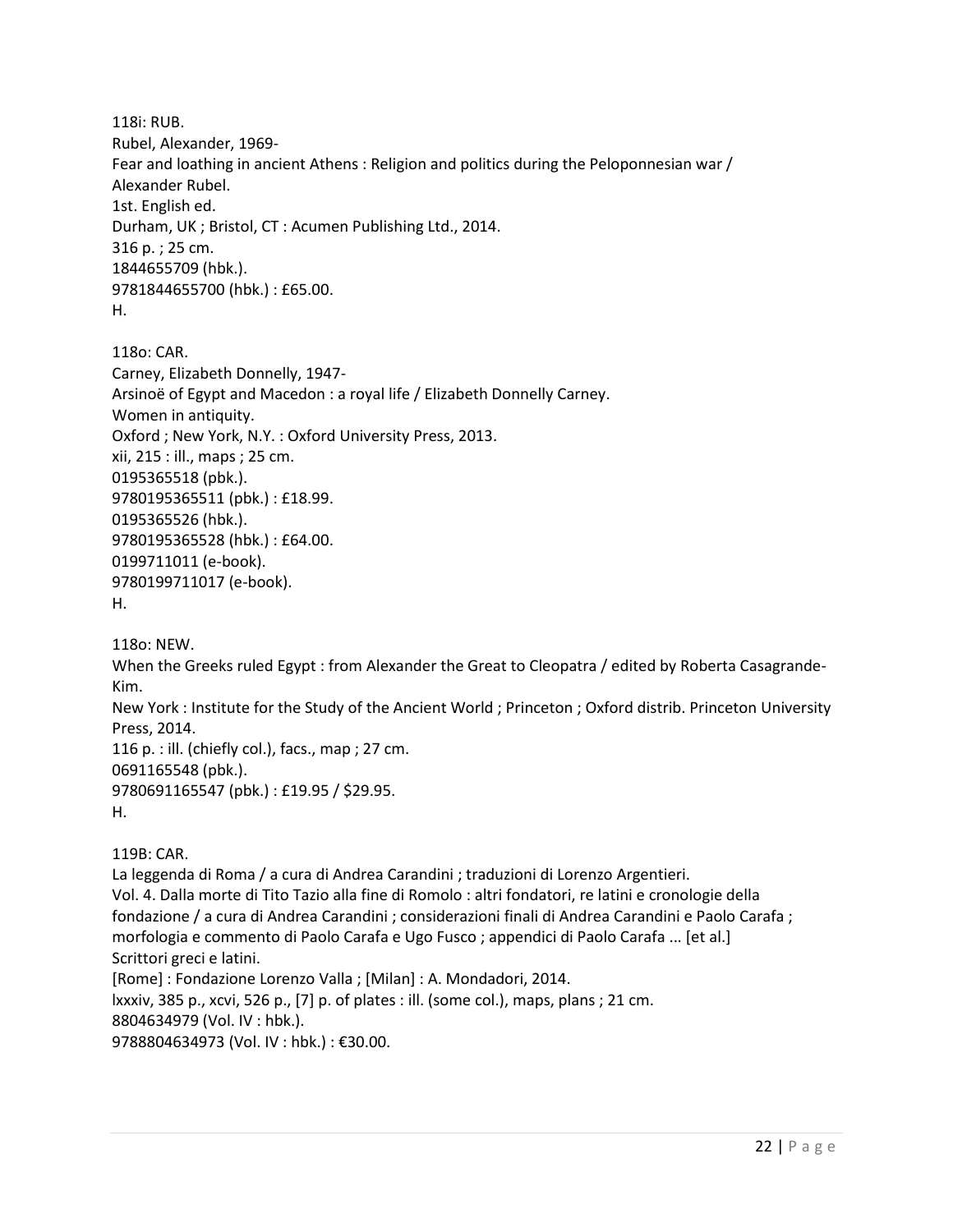119B: FRA.

Ancient Rome : an anthology of sources / edited and translated, with an introduction, by Christopher Francese and R. Scott Smith. Indianapolis : Hackett Publishing Company, Inc., 2014. xxiii, 548 p. ; 23 cm. 1624660002 (pbk.). 9781624660009 (pbk.) : £18.95. 1624660010 (hbk.). 9781624660016 (hbk.) : £49.95.

119C: JAL. Jallet-Huant, Monique. Femmes d'exception de l'histoire romaine : de la Louve à Galla Placidia / Monique Jallet-Huant. Charenton-le-Pont (Val-de-Marne) : Presses de Valmy, 2014. 388 p. : map ; 21 cm. 2847720995 (pbk.). 9782847720990 (pbk.) : €20.00.

119D: DAR. Dart, Christopher J. The Social War, 91 to 88 BCE : a history of the Italian insurgency against the Roman Republic / Christopher J. Dart. Farnham : Ashgate, 2014. vi, 252 p. : ill., maps ; 24 cm. 1472416767 (hbk.). 9781472416766 (hbk.) : £70.00. 9781472416773 ebook. 9781472416780 ePub. R.

119D: MAC. MacDonald, Eve. Hannibal : a Hellenistic life / Eve MacDonald. New Haven : London : Yale University Press, 2015. x, 332 p., [8] p. of plates : ill., 3 maps ; 24 cm. 0300152043 (hbk.). 9780300152043 (hbk.) : £25.00. R.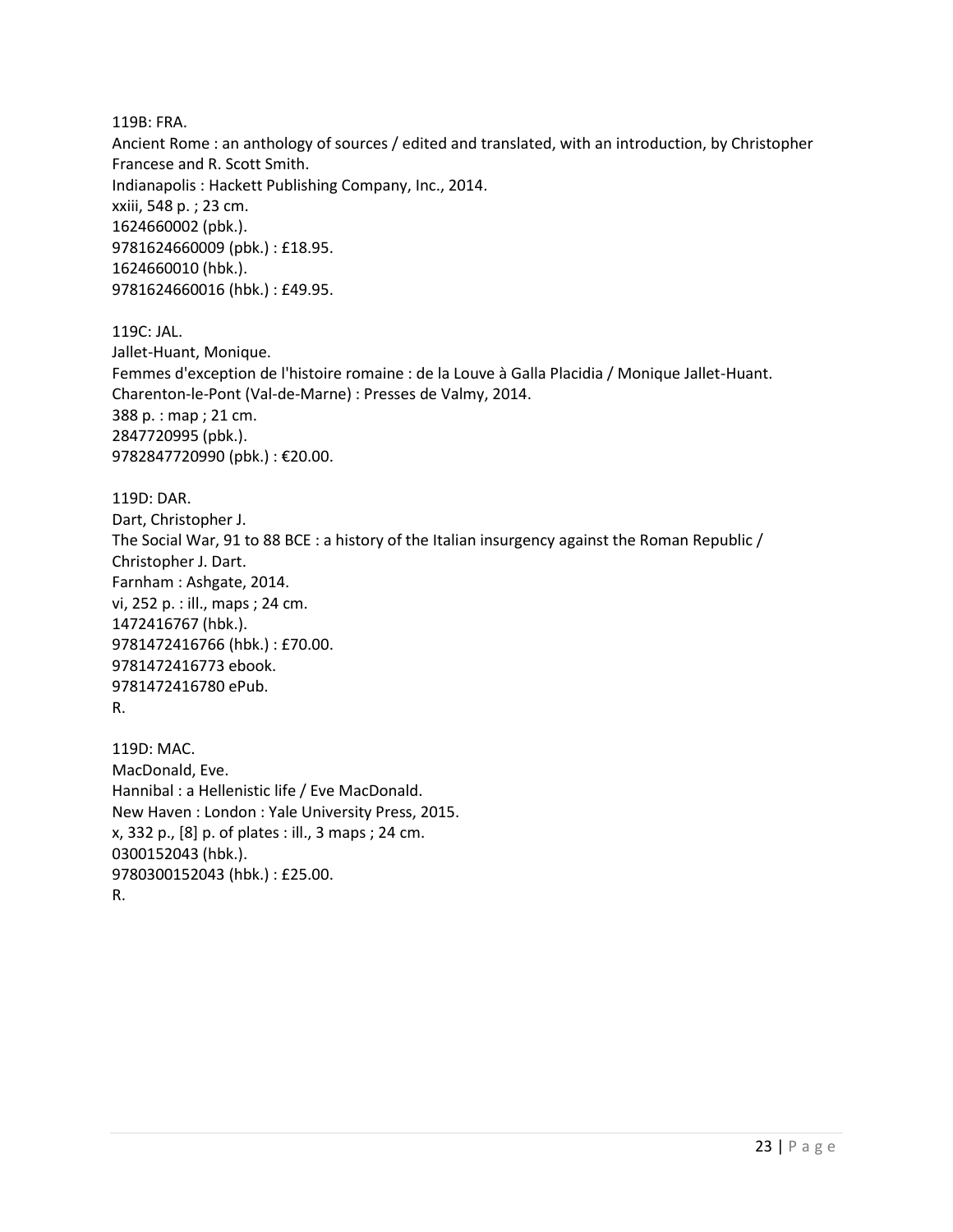119M: WAT. Watts, Edward Jay, 1975- The final pagan generation / Edward J. Watts. Transformation of the classical heritage ; 53. Oakland, California : University of California Press, 2015. xvi, 327 p. : ill., maps ; 24 cm. 0520283708 (hbk.). 9780520283701 (hbk.) : £24.95. 0520959493 (electronic). 9780520959491 (electronic). R.

119M: WIE. Contested monarchy : integrating the Roman Empire in the fourth century AD / edited by Johannes Wienand. Oxford studies in late antiquity. Oxford : Oxford University Press, 2015. xix, 530 p. ; 25 cm. 0199768994 (hbk.). 9780199768998 (hbk.) : £64.00. R.

119Q: HUM. Humphreys, M. T. G. Law, power, and imperial ideology in the Iconoclast era, c.680-850 / M.T.G. Humphreys. 1st ed. Oxford studies in Byzantium. Oxford : Oxford University Press, 2015. xx, 312 p. : 3 maps ; 23 cm. 0198701578 (hbk.). 9780198701576 (hbk.) : £70.00. H. and R.

# <span id="page-23-0"></span>**120: CHRISTIANITY, JUDAISM ETC.**

ST.29. L'Orient chrétien de Constantin et d'Eusèbe de Césarée / éditorial par Jean-Pierre Caillet. Antiquité tardive : revue internationale d'histoire et d'archéologie, IVe-VIIIe s. ; t. 22. Turnhout : Brepols, 2014. 363 p. : ill. plans ; 28 cm. 2503553591 (pbk.). 9782503553597 (pbk.) : €85.00.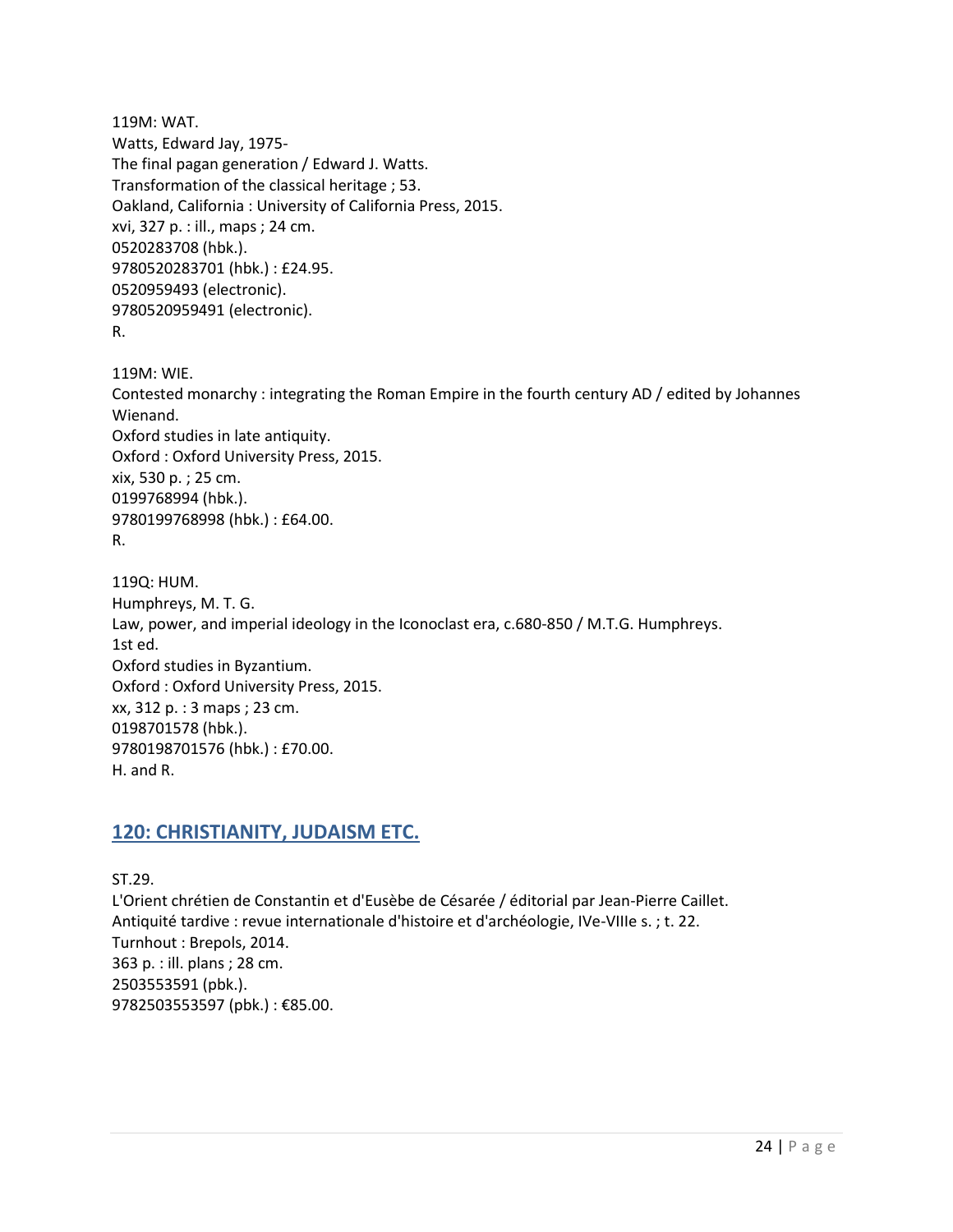120G: KAL. Kalmin, Richard Lee. Migrating tales : the Talmud's narratives and their historical context / Richard Kalmin. S. Mark Taper Foundation imprint in Jewish studies. Oakland, California : University of California Press, 2014. xxii, 282 p. ; 24 cm. 0520277252 (hbk.). 9780520277250 (hbk.) : £44.95 / \$65.00. 0520958993 (ebook). 9780520958999 (ebook). R.

#### <span id="page-24-0"></span>**121: POLITICS AND LAW**

121E: SCH.

State power in ancient China and Rome / edited by Walter Scheidel. Oxford studies in early empires. Oxford : Oxford University Press, 2015. xv, 303 p. : ill., maps ; 24 cm. 0190202246 (hbk.). 9780190202248 (hbk.) : £47.99. 0190202254 (e-book). 9780190202255 (e-book). R.

121F: CAN. Canali De Rossi, Filippo, 1962- Le relazioni diplomatiche di Roma. Vol. 4, Dalla 'liberazione della Grecia' alla pace infida con Antioco III (201 - 194 a.C.) / Filippo Canali De Rossi. Roma : Scienze e Lettere, 2014. [ix], 197 p. ; 24 cm. 8866870714 (pbk.). 9788866870715 (pbk.) : €35.00. R.

ST.8. The legacy of the Roman Republican Senate / guest editor Catherine Steel. Classical Receptions Journal ; vol. 7, no. 1. Oxford : Oxford University Press, 2015. 139 p. ; 24 cm.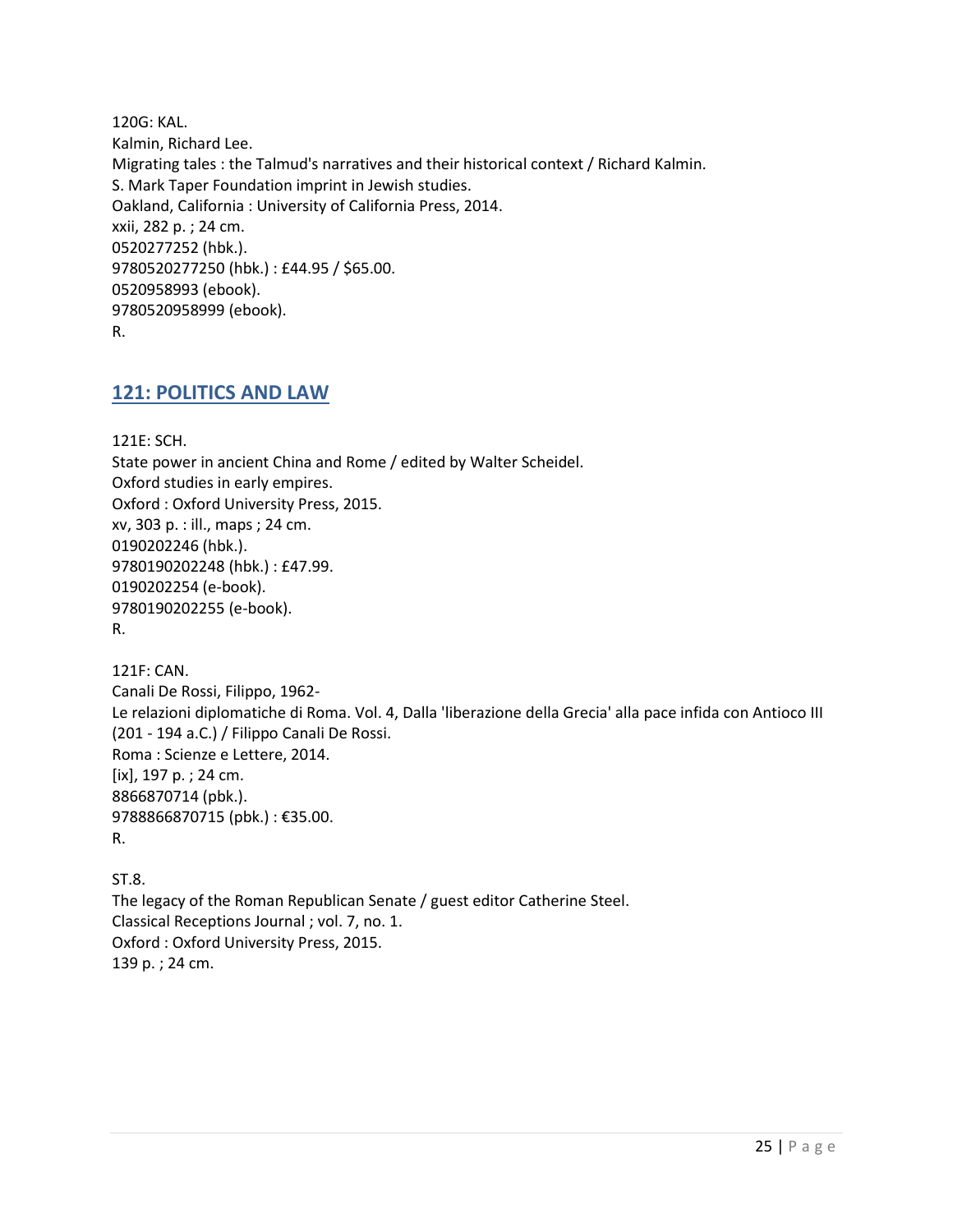121J: PIR. Piro, Isabella, 1963- Spose bambine : risalenza, diffusione e rilevanza giuridica del fenomeno in età romana, dalle origine all'epoca classica / Isabella Piro. Collana del Dipartimento di scienze giuridiche, storiche, economiche e sociali, Università degli studi Magna Græcia di Catanzaro ; 8. Milano : Giuffrè editore, 2013. 192 p. ; 24 cm. 8814181322 (pbk.). 9788814181320 (pbk.) : €20.00. 121K: MOD.

Modrzejewski, Joseph. Loi et countume dans l'Égypte grecque et romaine / par Joseph Mélèze Modrzejewski. Journal of juristic papyrology. Supplement ; v. 21. Warsaw : University of Warsaw Faculty of Law and Administration, Chair of Roman Law and the Law of Antiquity, 2014. xiv, 381 p. ; 24 cm. 8393842506 (hbk.). 9788393842506 (hbk.) : £68.00. H. or R.

#### <span id="page-25-0"></span>**122-123: RELIGION AND PHILOSOPHY**

122C: ARR. Arrington, Nathan T. Ashes, images, and memories : the presence of the war dead in fifth-century Athens / Nathan T. Arrington. Oxford ; New York : Oxford University Press, 2015. x, 349 p. : ill. ; 25 cm. 0199369070 (hbk.). 9780199369072 (hbk.) : £35.99. H.

X122E: LEC. Leclère, Thilo. Silene : Weisheit, Sprichwort, Körper : Figurationen und Zusammenhänge in frühneuzeitlicher Literatur Thilo Leclère. Literaturwissenschaften. München : Dr. Hut, 2014. 421 p. : ill. (some col.) ; 21 cm. 3843918600 (hbk.). 9783843918602 (hbk.) : €96.00.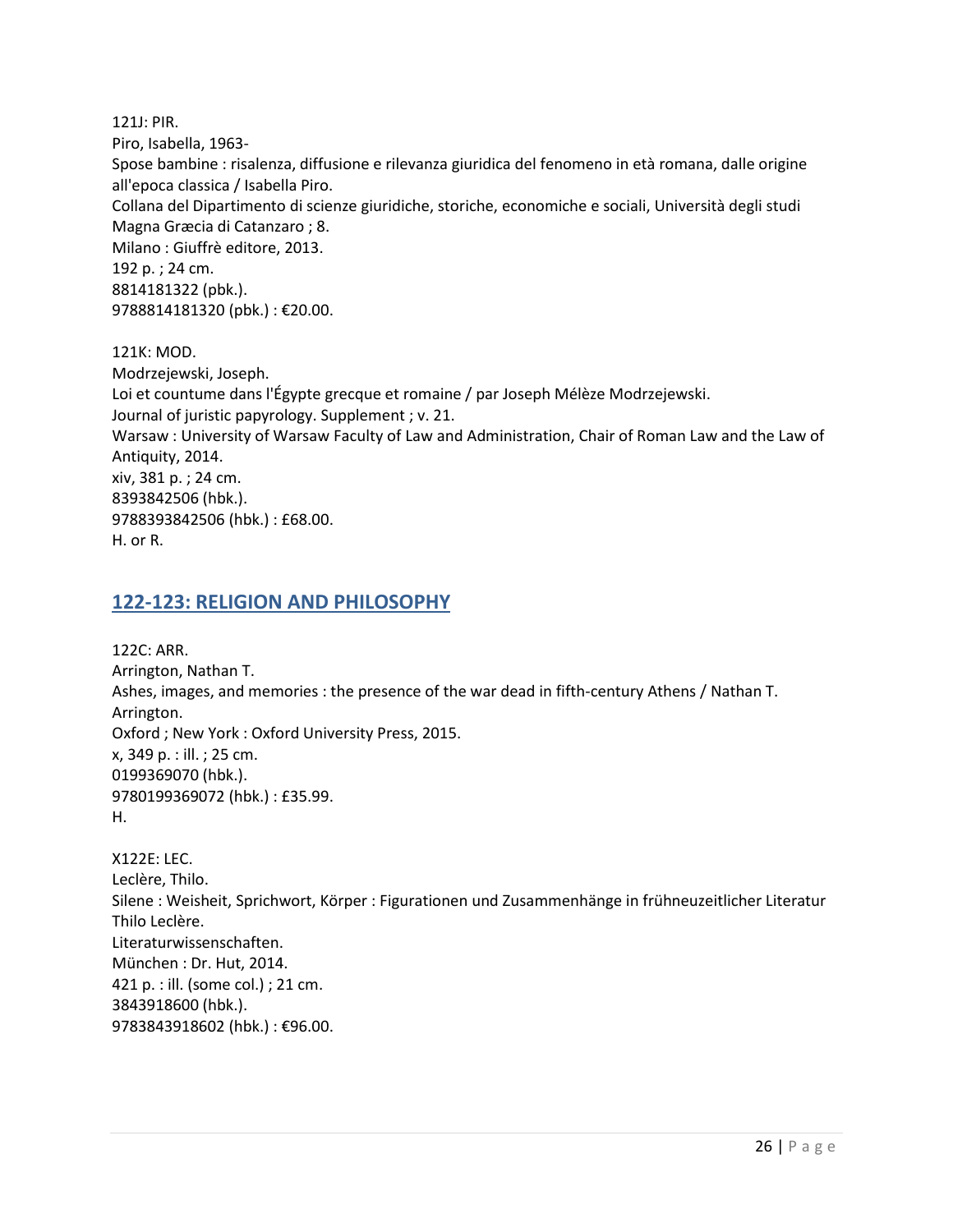122E: MAY. Mayor, Adrienne, 1946- The Amazons : lives and legends of warrior women across the ancient world / Adrienne Mayor. Princeton ; Oxford : Princeton University Press, 2014. xiv, 519 p., [8] p. of col. plates : ill., maps ; 25 cm. 0691147205 (hbk.). 9780691147208 (hbk.) : £19.95. H.

X122i: KOS. Kossmann, Dirk. Ägyptische Götter in Panzertracht in der römischen Kaiserzeit / Dirk Kossmann. Köln : [Universität zu Köln], 2014. x, 757 p., 80 p. of plates (some col.) : ill. ; 30 cm.

122M: GNO.

Divinizzazione, culto del sovrano e apoteosi : tra antichità e Medioevo / a cura di Tommaso Gnoli e Federicomaria Muccioli. Storia antica (Università di Bologna. Dipartimento di storia culture civiltà) ; 1. Bologna : Bononia University Press, 2014. 531 p. : ill. ; 24 cm. 8873959121 (pbk.). 9788873959120 (pbk.) : €40.00.

123E: LON. Long, A. A. (Anthony Arthur), 1937- Greek models of mind and self / A. A. Long. Revealing antiquity ; 22. Cambridge, Massachusetts ; London : Harvard University Press, 2015. xiv, 231 p. ; 19 cm. 067472903X (hbk.). 9780674729032 (hbk.) : £19.95. H.

123J: LOE. Interpreting the Bible and Aristotle in late antiquity : the Alexandrian commentary tradition between Rome and Baghdad / edited by Josef Lössl and John W. Watt. Farnham : Ashgate, 2011. 343 p. ; ill. ; 24 cm. 1409410072 (hbk.). 9781409410072 (hbk.) : £84.00. 9781409410089 (ebook).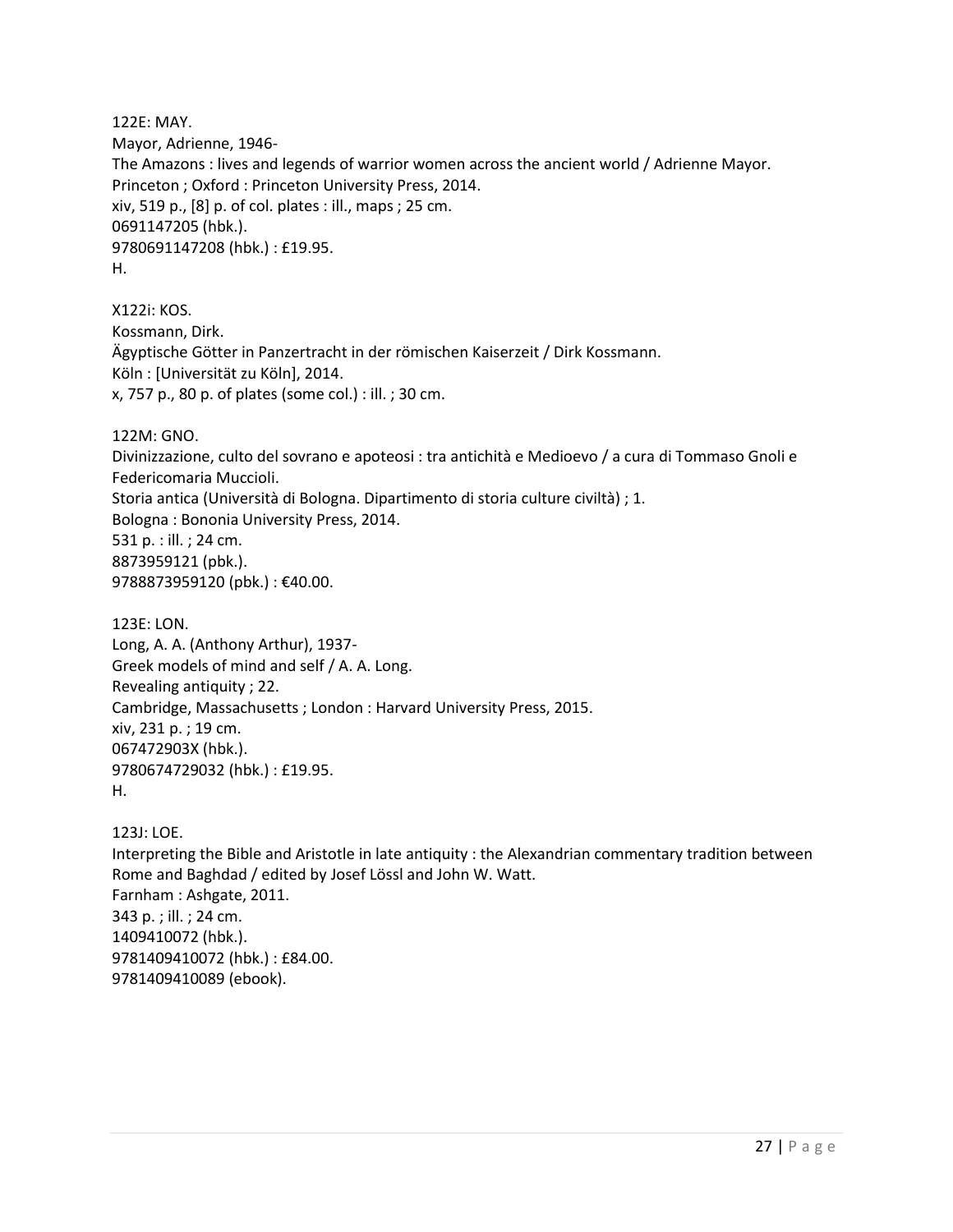# <span id="page-27-0"></span>**127: SCIENCE AND TECHNOLOGY**

127E: WEX. Toxicology in antiquity / [edited by] Philip Wexler. History of toxicology and environmental health. Amsterdam ; London : Elsevier/Academic Press, 2014-2015. 2 v. (xvi, 137, xvi, 135 p.) : ill. ; 23 cm. 0128000457 (v. 1 : pbk.). 9780128000458 (v. 1 : pbk.) : £18.99. 0128015063 (v. 2 : pbk.). 9780128015063 (v. 2 : pbk.) : £18.99.

127F.1C: STE. Stein, Richard. The Roman water pump : unique evidence for Roman mastery of mechanical engineering / Richard Stein. Monographies Instrumentum ; 48. Montagnac : Éditions Monique Mergoil, 2014. 378, [156] p. of plates : ill., maps, plans ; 30 cm. 2355180407 (pbk.). 9782355180408 (pbk.) : €74.00. B.

127F.1F: WHI. Early farmers : the view from archaeology and science / edited by Alasdair Whittle and Penny Bickle. Proceedings of the British Academy ; 198. Oxford : Published for the British Academy by Oxford University Press, 2014. xx, 450 p., [12] p. of col. plates : ill. (some col.), maps, plans ; 25 cm. 0197265758 (hbk.). 9780197265758 (hbk.) : £90.00. R.

127F.2A: CEC. Early iron in Europe / Brigitte Cech, Thilo Rehren (eds). Monographies instrumentum ; 50. Montagnac : Éditions Monique Mergoil, 2014. 300 p., 20 p. of plates : ill. (some col.), maps ; 30 cm. 2355180415 (pbk.). 9782355180415 (pbk.) : €56.00. B. or R.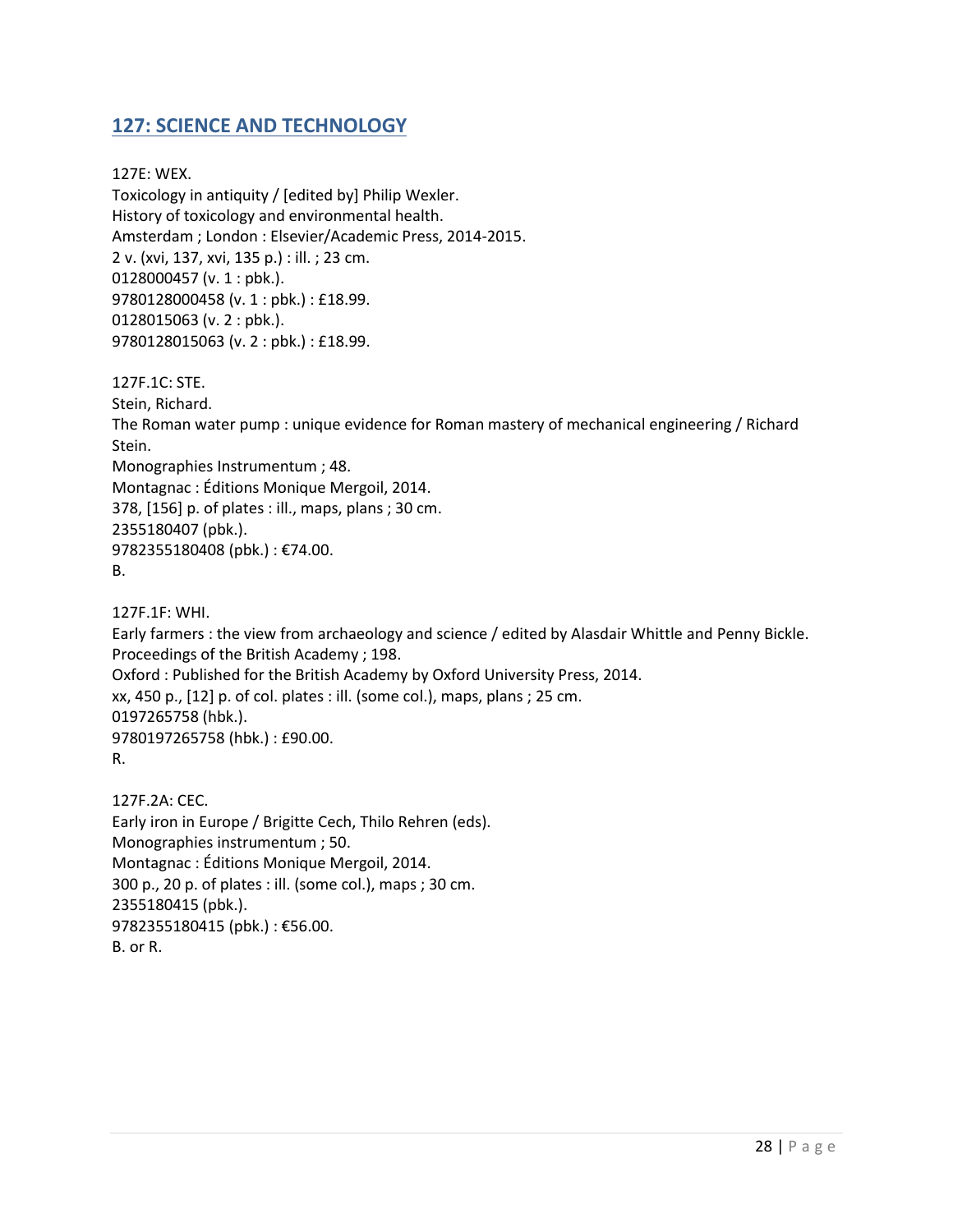127G: OLS. Mobilität in den Kulturen der antiken Mittelmeerwelt ; Stuttgarter Kolloquium zur Historischen Geographie des Altertums II, 2011 / Eckart Olshausen, Vera Sauer (Hg.). Geographica historica ; Bd. 31. Alte Geschichte. Stuttgart : Franz Steiner Verlag, 2014. 565 p. : ill., maps (some col.) ; 24 cm. 3515108831 (pbk.). 9783515108836 (pbk.) : €79.00. 9783515108911 (ebook). H. and R.

#### <span id="page-28-0"></span>**128-135: ART**

128B: MAR.

The Oxford handbook of Greek and Roman art and architecture / edited by Clemente Marconi. Oxford handbooks. Oxford : Oxford University Press, 2015. xvi, 710 p. : ill. ; 26 cm. 0199783306 (hbk.). 9780199783304 (hbk.) : £97.00. H.

128H: GAR. Garrow, Duncan. Technologies of enchantment? : exploring Celtic art : 400 BC to AD 100 / Duncan Garrow and Chris Gosden. Oxford : Oxford University Press, 2012. xviii, 376 p. : ill., maps ; 23 cm. 0199548064 (hbk.). 9780199548064 (hbk.) : £84.00. B.

128i: DEM.

El imperio y las Hispanias de Trajano a Carlos V : clasicismo y poder en el arte español = L'impero e le Hispaniae da Traiano a Carlo V : classicismo e potere nell'arte spagnola / editores, Sandro De Maria, Manuel Parada López de Corselas. Bologna : Bononia University Press, 2014. xl, 546 p. : ill. (some col.), facs, plans : 30 cm. 8873959199 (pbk.).

9788873959199 (pbk.) : €70.00.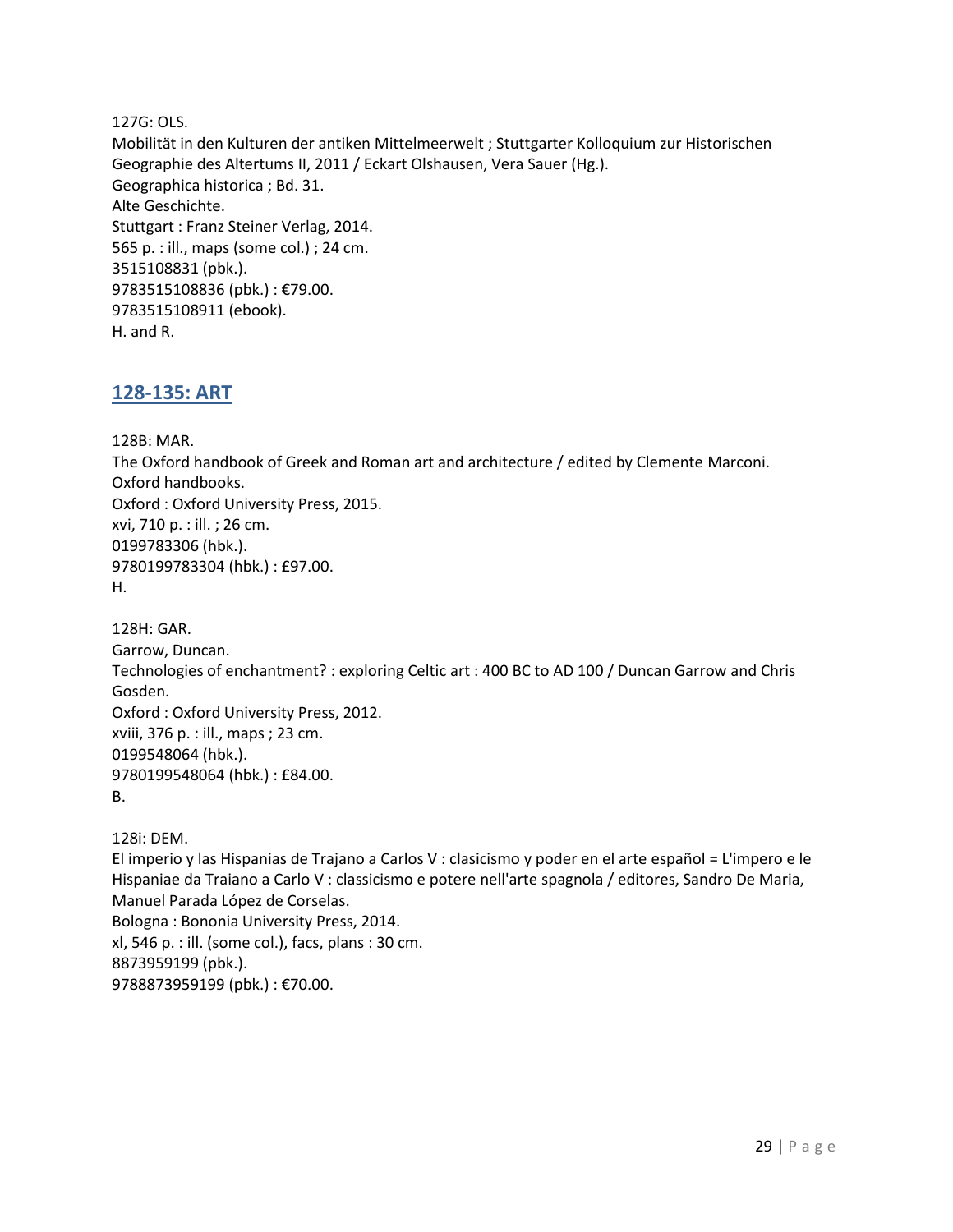129F: QUA.

Nel nome di Cesare Ottaviano Augusto : 4 città unite da 4 archi : Susa, Aosta, Rimini, Fano / [progetto editoriale e coordinamento, Giovanni Quaglino, Gemma Amprino Giorio ; testi, Livio Dezzani ... [et al.]]. [Susa] : Graffio, c[2013]. 149 p. : ill. (chiefly col.), maps, plans ; 33 cm. 8895057309 (hbk.). 9788895057309 (hbk.) : €25.00.

129H: DEY.

Dey, Hendrik W., 1976- The afterlife of the Roman city : architecture and ceremony in late Antiquity and the early Middle Ages / Hendrik W. Dey. New York : Cambridge University Press, 2015. xiv, 291 p., [8] p. of col. plates : ill., plans ; 26 cm. 1107069181 (hbk.). 9781107069183 (hbk.) : £65.00 / \$99.00. 1107686334 (pbk.). 9781107686335 (pbk.). R.

131J: BOB. Bobou, Olympia, 1974- Children in the Hellenistic world : statues and representation / Olympia Bobou. Oxford monographs on classical archaeology. Oxford : Oxford University Press, 2015. xxiv, 184 p. : ill., maps, plans ; 29 cm. 0199683050 (hbk.). 9780199683055 (hbk.) : £95.00. H. and R.

X132A: SWI 9. Corpus vasorum antiquorum. Schweiz. Zürich, Öffentliche Sammlungen. Fasz. 2 / von Sabrina Buzzi. Corpus vasorum antiquorum. Schweiz ; Faszikel 9. Basel : Schwabe, 2014. 110 p., 59 p. of plates : ill. ; 33 cm. 3796529038 (hbk.). 9783796529030 (hbk.) : Sw.fr.135 / €113.00.

X132B: CAM. Giudice, Elvia. "Attikon-- keramon" : veder greco a Camarina : dal principe di Biscari ai nostril giorni. Vol. 3. / a cura di Elvia Giudice ; con la collaborazione di Francesco Muscolino e Giuseppe Sanfilippo Chiarello. Catania : Ediarch, 2014. 189 p. : ill. ; 30 cm. 8896800013 (pbk.). 9788896800010 (pbk.) : €100.00.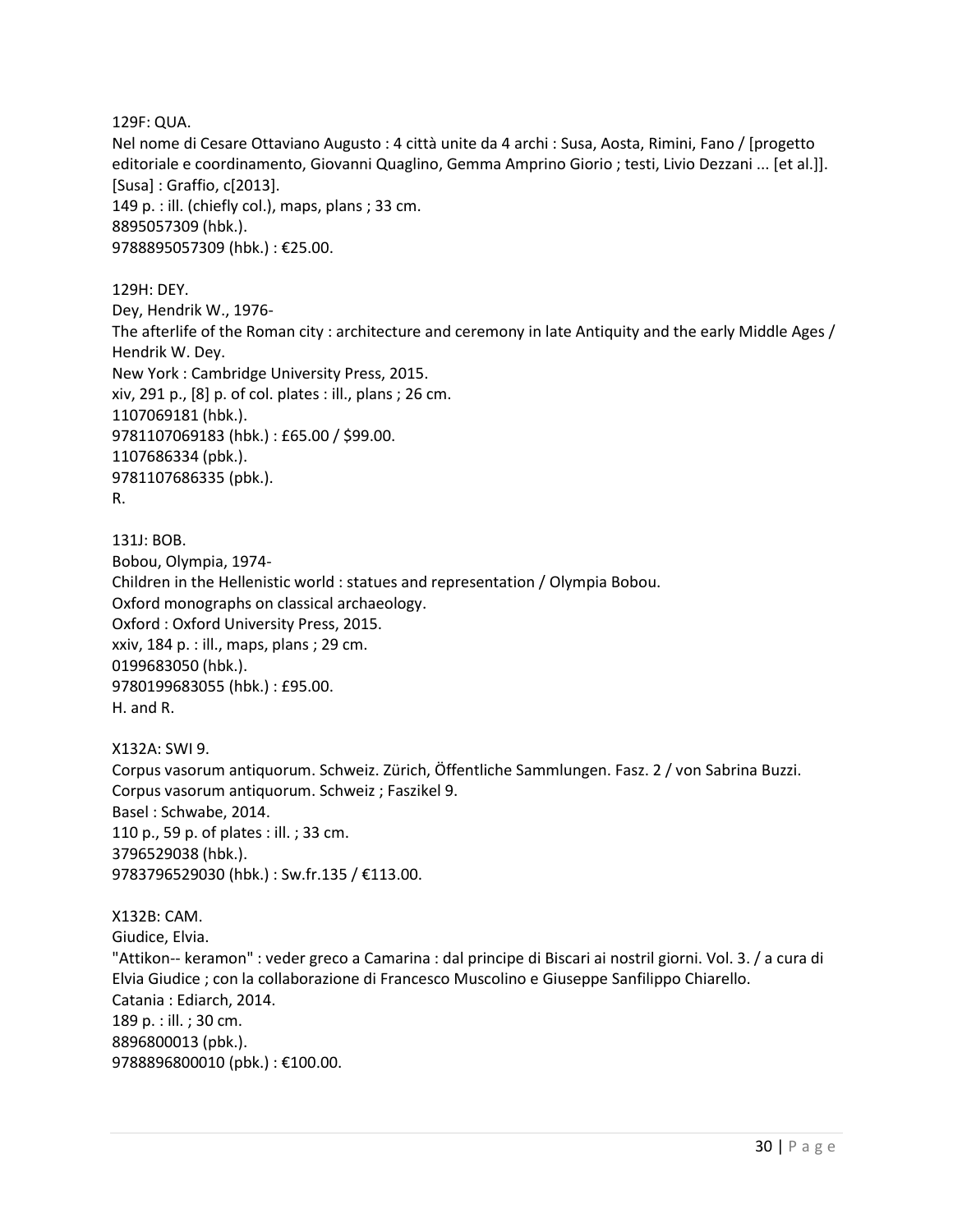132G: ADA.

Keramika ergastēria sto Voreioanatoliko Aigaio (8os-arches 5ou ai. p.Ch.) hēmerida AMTh 2010 = Pottery workshops in Northeastern Aegean (8th-early 5th c. BC) scientific meeting AMTh 2010 / epimeleia Polyxenē Adam-Velenē, Eurydikē Kephalidou, Despoina Tsiaphakē. Thessalonikē : Archaiologiko Mouseio Thessalonikēs : Ereunētiko Kentro Athēna, 2013. vi, 256 p. : ill., maps ; 28 cm. 9609621139 (pbk.). 9789609621137 (pbk.) : €36.00.

132J.1: CON.

LRCW 4 : late Roman coarse wares, cooking wares and amphorae in the Mediterranean ; archaeology and archaeometry : the Mediterranean, a market without frontiers / edited by Natalia Poulou-Papadimitriou, Eleni Nodarou and Vassilis Kilikoglou. BAR international series ; 2616. Oxford : Archaeopress, 2014. 2 v. (xii, 1071 p.) : ill. (some col.), maps, plans ; 30 cm. 1407312510 (set : pbk.). 1407312499 (Vol. 1 : pbk.). 1407312502 (Vol. 2 : pbk.). 9781407312514 (set : pbk.) : £129.00. 9781407312491 (Vol. 1 : pbk.). 9781407312507 (Vol. 2 : pbk.). R.

X132J.2: ALE.

Aleksandrova, Sirma Svilenova.

Tipologiia i chronologiia na keramikata izrabotena na rŭka ot rimskiia i rannovizantiiskiia period (I-VI v.) na teritoriiata na Bŭlgariia = Typology and chronology of the hand-made pottery of the Roman and early Byzantine period (1st - 6th c.) on the territory of Bulgaria / Sirma Svilenova Aleksandrova. Disertatsii; 7. Sofiia : Natsionalen arkheologicheski institut i muzeĭ, 2013. 443 p. : ill., maps ; 29 cm. 9549472183 (pbk.). 9789549472189 (pbk.). 132K: NOT.

Notet, Jean Claude. La production de sigillée et de céramique fine gallo-romaine de Gueugnon (Saône-et-Loire) / Jean-Claude Notet. Revue archéologique de l'Est. Supplément ; 32. Physiophile. Hors-Série ; 2012. Dijon-Montceau : Revue Archéologique de l'Est, 2012. 254 p. : ill. (some col.), maps, charts, plans ; 30 cm. 2915544220 (pbk.). 9782915544220 (pbk.) : €25.00.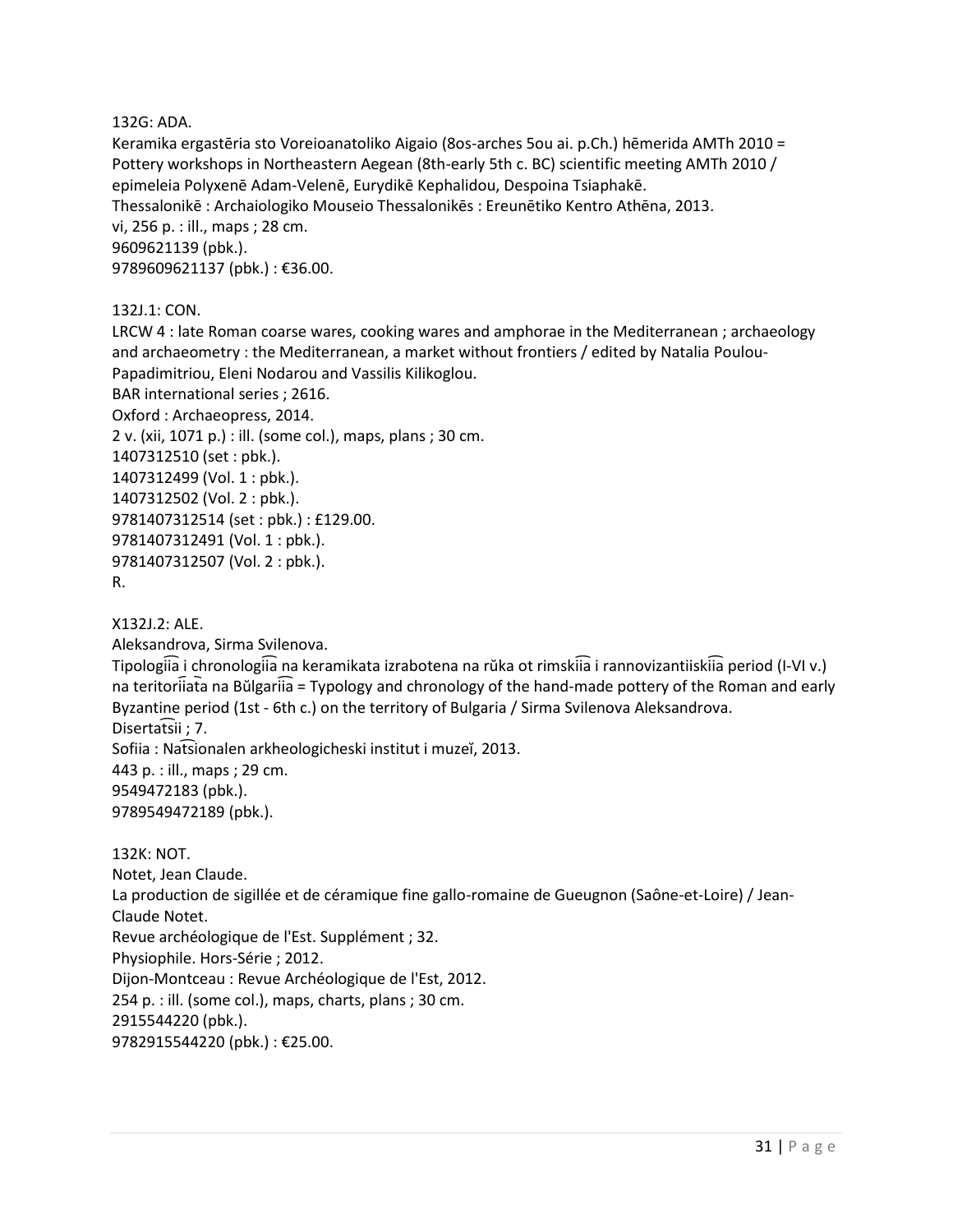X133D.8: DEL. Delbarre-Bärtschi, Sophie. Les mosaiques romaines en Suisse / Sophie Delbarre-Bärtschi ; avec un complement de l'inventaire de Victorine von Gonzenbach, publie en 1961. Antiqua ; 53. Basel : Archäologie Schweiz, 2014. 356 p. : ill., maps, plans ; 31 cm. 3908006457 (hbk.). 9783908006459 (hbk.) : Sw.fr.95.00.

135G: ROU. Roussel-Ode, Janick. Le verre antique dans les chefs-lieux de cités de la moyenne vallée du Rhône / Janick Roussel-Ode ; préface de Danièle Foy. Monographies instrumentum ; 49. Montagnac : Mergoil, 2014. 535 p. : ill. (some col.), map ; 30 cm. 2355180423 (pbk.). 9782355180422 (pbk.) : €72.00. B. or R.

#### <span id="page-31-0"></span>**136: NUMISMATICS**

136X: ELK.

"Art in the round" : new approaches to ancient coin iconography / Nathan T. Elkins and Stefan Krmnicek (eds.) ; contributors, Marta Barbato ... [et al.]. Tübinger Archäologische Forschungen ; Bd. 16. Rahden/Westf. : VML, Verlag Marie Leidorf GmbH, 2014. 180 p. : ill., maps ; 31 cm. 3896469967 (hbk.). 9783896469960 (hbk.) : €53.50. H. or R.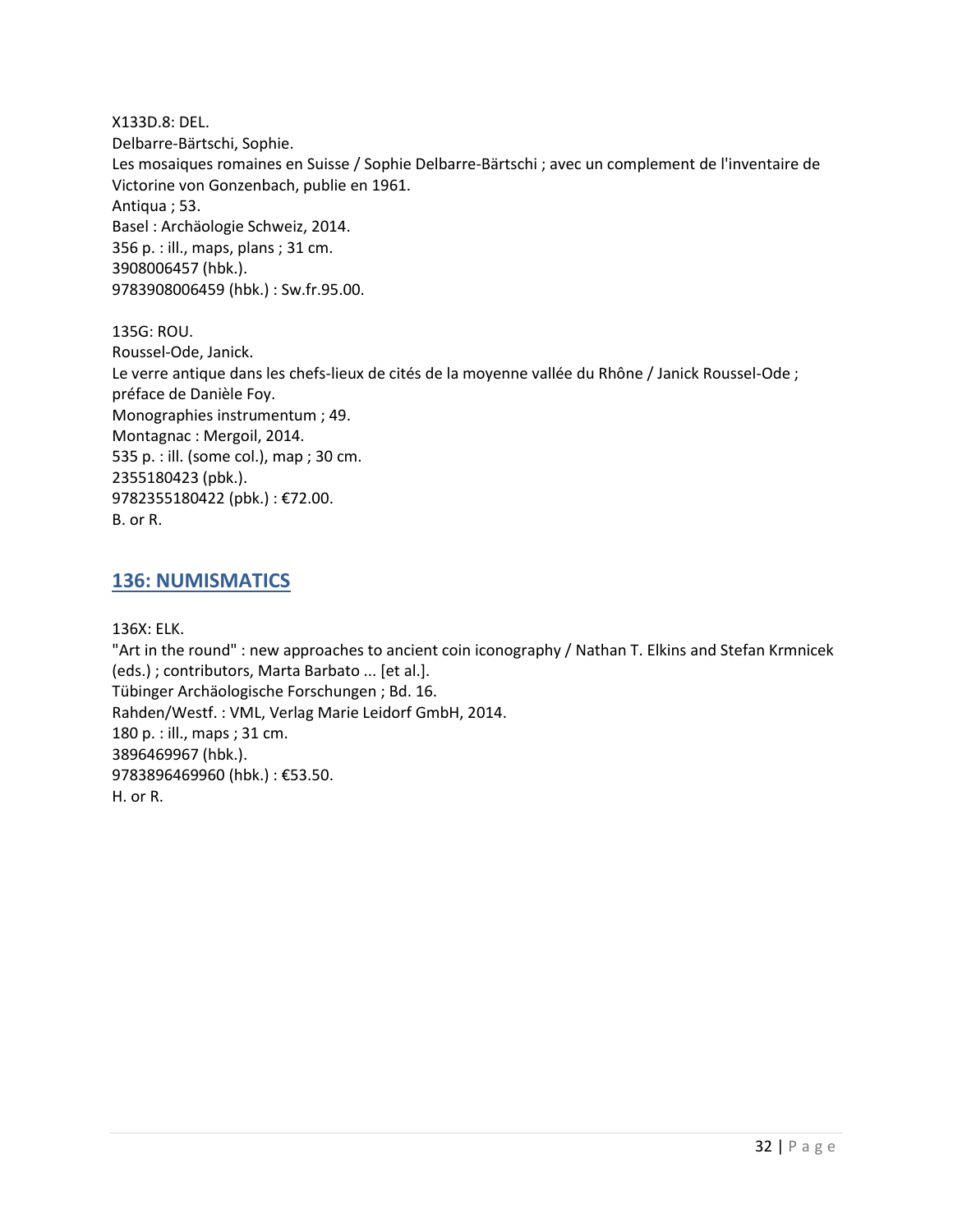# <span id="page-32-0"></span>**140-149: BIBLIOGRAPHIES, ENCYCLOPAEDIAS ETC.**

X140A: COJ. Cojocaru, Victor. Bibliographia classica orae septentrionalis Ponti Euxini. Vol. 1, Epigraphica, numismatica, onomastica & prosopographica / Victor Cojocaru. Pontica et Mediterranea ; 2. Cluj-Napoca : Editura Mega, 2014. 560 p. ; 25 cm. + 1 CD-ROM (4 3/4 in.) at rear. 6065434744 (set : hbk.). 9786065434745 (set : hbk.). 6065434752 (vol. I : hbk.). 9786065434752 (vol. I : hbk.) : €55.00 / Lei 150. H. or R.

#### <span id="page-32-1"></span>**151: MODERN GREEK**

151B: VAN. Van Steen, Gonda Aline Hector, 1964- Stage of emergency : theater and public performance under the Greek military dictatorship of 1967- 1974 / Gonda Van Steen. Classical presences. Oxford : Oxford University Press, 2015. xiii, 376 p. : ill. ; 22 cm. 0198718322 (hbk.). 9780198718321 (hbk.) : £80.00. H.

151E: GAL. Gallant, Thomas W. The Edinburgh history of the Greeks, 1768 to 1913 : the long nineteenth century / Thomas W. Gallant. Edinburgh history of the Greeks. Edinburgh : Edinburgh University Press, 2015. viii, 372 p. : ill., maps ; 25 cm. 0748636056. 9780748636051. 0748636064 (pbk.). 9780748636068 (pbk.) : £29.99. H.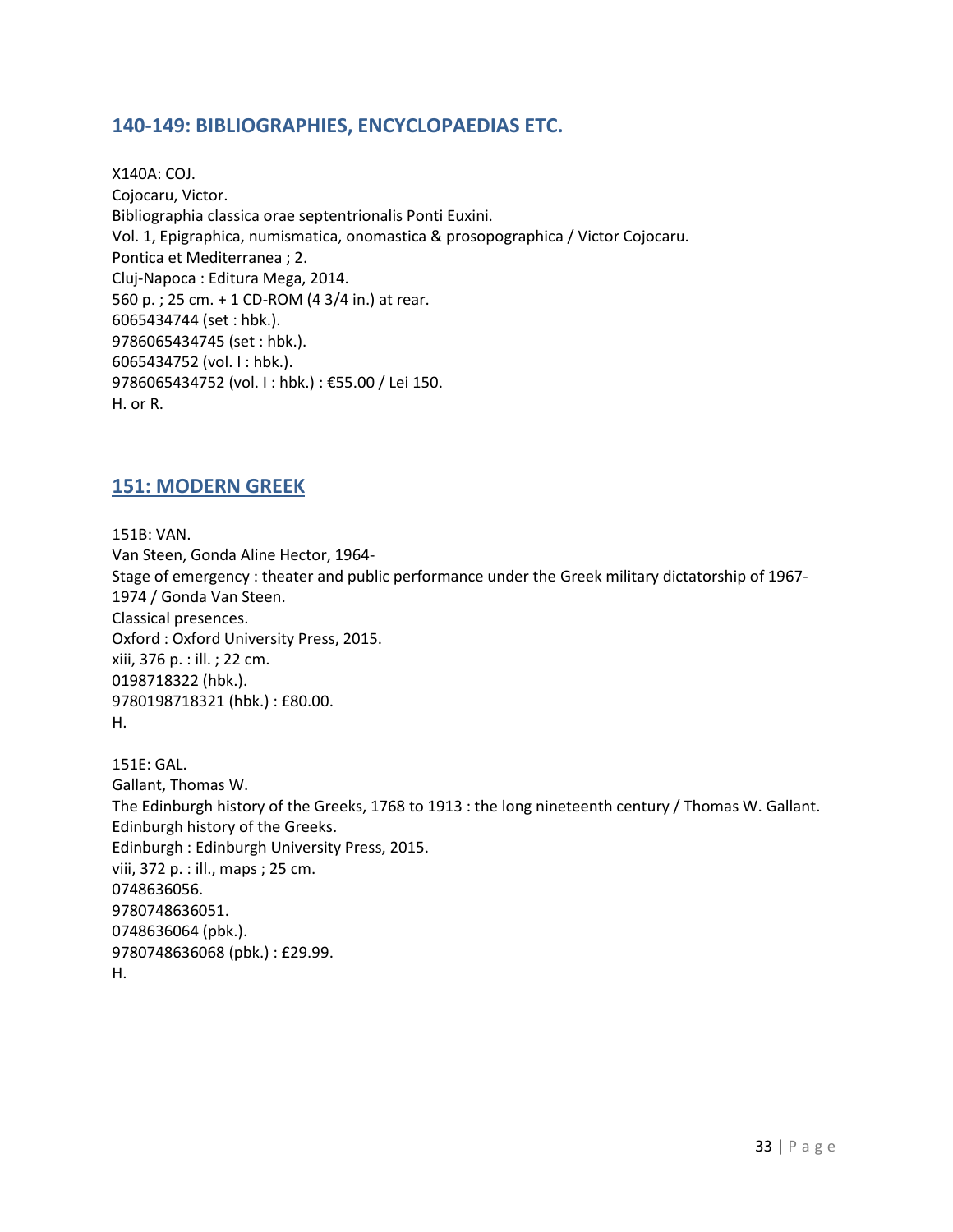#### <span id="page-33-0"></span>**152-153: ANCIENT LIFE**

152C: EVE. Everitt, Anthony. SPQR : a Roman miscellany / Anthony Everitt, with Roddy Ashworth. London : Head of Zeus, 2014. ix, 331 p. ; 23 cm. 1781855692 (hbk.). 9781781855690 (hbk.) : £14.99.

152H: BEL.

Belgiorno, Maria Rosaria. Il profumo di Cipro : dalle officine dell'età del bronzo di Pyrgos a François Coty : il segreto di un fascino millenario / Maria Rosaria Belgiorno. Roma : Gangemi editore, c[2014]. 319 p. : ill., facs., maps ; 24 cm. 884922897X (pbk.). 9788849228977 (pbk.) : €25.00.

152H: HAR.

Greek and Roman textiles and dress : an interdisciplinary anthology / edited by Mary Harlow and Marie-Louise Nosch. Ancient textiles series ; 19. Oxford : Oxbow Books, 2014. x, 414 p. : ill. (some col.), facs., maps, plans ; 26 cm. 1782977155 (hbk.). 9781782977155 (hbk.) : £48.00. H. or R.

152H: HAR.

Prehistoric, ancient Near Eastern and Aegean textiles and dress : an interdisciplinary anthology / edited by Mary Harlow, Cécile Michel and Marie-Louise Nosch. Ancient textiles series ; 18. Oxford : Oxbow Books, 2014. 308 p. : ill. (some col.), map ; 26 cm. 1782977198 (hbk.). 9781782977193 (hbk.) : £38.00. H.

152H: HUE.

De la théatralité du corps aux corps des dieux dans l'Antiquité / sous la direction de Valérie Huet et Florence Gherchanoc.

Brest : Centre de recherche bretonne et celtique, Université de Bretagne occidentale, 2014. 274 p. : ill. (some col.), plans ; 30 cm. 9791092331066 (pbk.).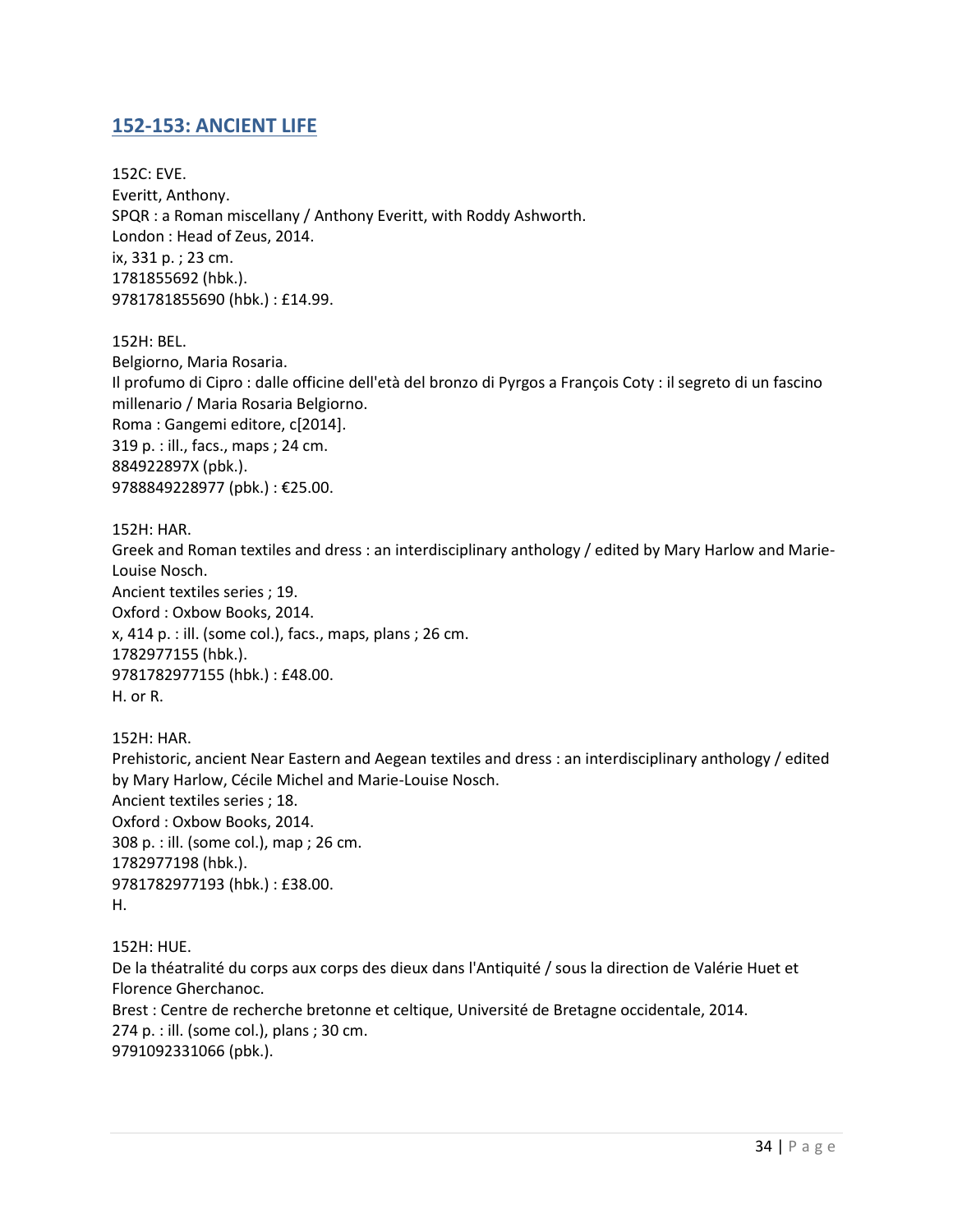152H: LEE. Lee, Mireille M. Body, dress, and identity in ancient Greece / Mireille M. Lee. New York : Cambridge University Press, 2015. xvi, 365 p. : ill. ; 27 cm. 1107055369 (hbk.). 9781107055360 (hbk.) : £65.00 / \$99.00. 1316191249. 9781316191248. 1107295262 (ebk). 9781107295261 (ebk). H.

152H: NOS.

Global textile encounters / edited by Marie-Louise Nosch, Zhao Feng and Lotika Varadarajan. Ancient textiles series ; v. 20. Oxford : Oxbow Books, 2014. vii, 308 p. : ill. (some col.), maps, ports ; 24 cm. 178297735X (bk.). 9781782977353 (pbk.) : £12.00. H. or R.

152J: MÉN.

Contacts de cultures, constructions identitaires et stéréotypes dans l'espace méditerranéen antique / sous la direction de Hélène Ménard & Rosa Plana-Mallart. Collection "Mondes anciens". Montpellier : Presses universitaires de la Méditerranée, 2013. 149 p. : ill. (some col.), maps ; 28 cm. 2367810303 (pbk.). 9782367810300 (pbk.) : €21.00.

152J.1: CAL. Caldwell, Lauren E. Roman girlhood and the fashioning of femininity / Lauren Caldwell. Cambridge : Cambridge University Press, 2015. vi, 188 p. ; 24 cm. 1107041007 (hbk.). 9781107041004 (hbk.) : £60.00 / \$95.00. R.

152J.1: LAD.

Mater et matrona : la donna nell'antico : [Mostra tenuta a ladispoli, 1°agosto-1° novembre 2014] / Soprintendenza [per i beni archeologici dell'Etruria meridionale] e Guardia di Finanza a tutela szl patrimonio archeologico del territorio. Roma : Gangemi Editore, 2014. 127 p. : col. ill. ; 22 x 26 cm. 8849229089 (pbk.). 9788849229080 (pbk.) : €22.00.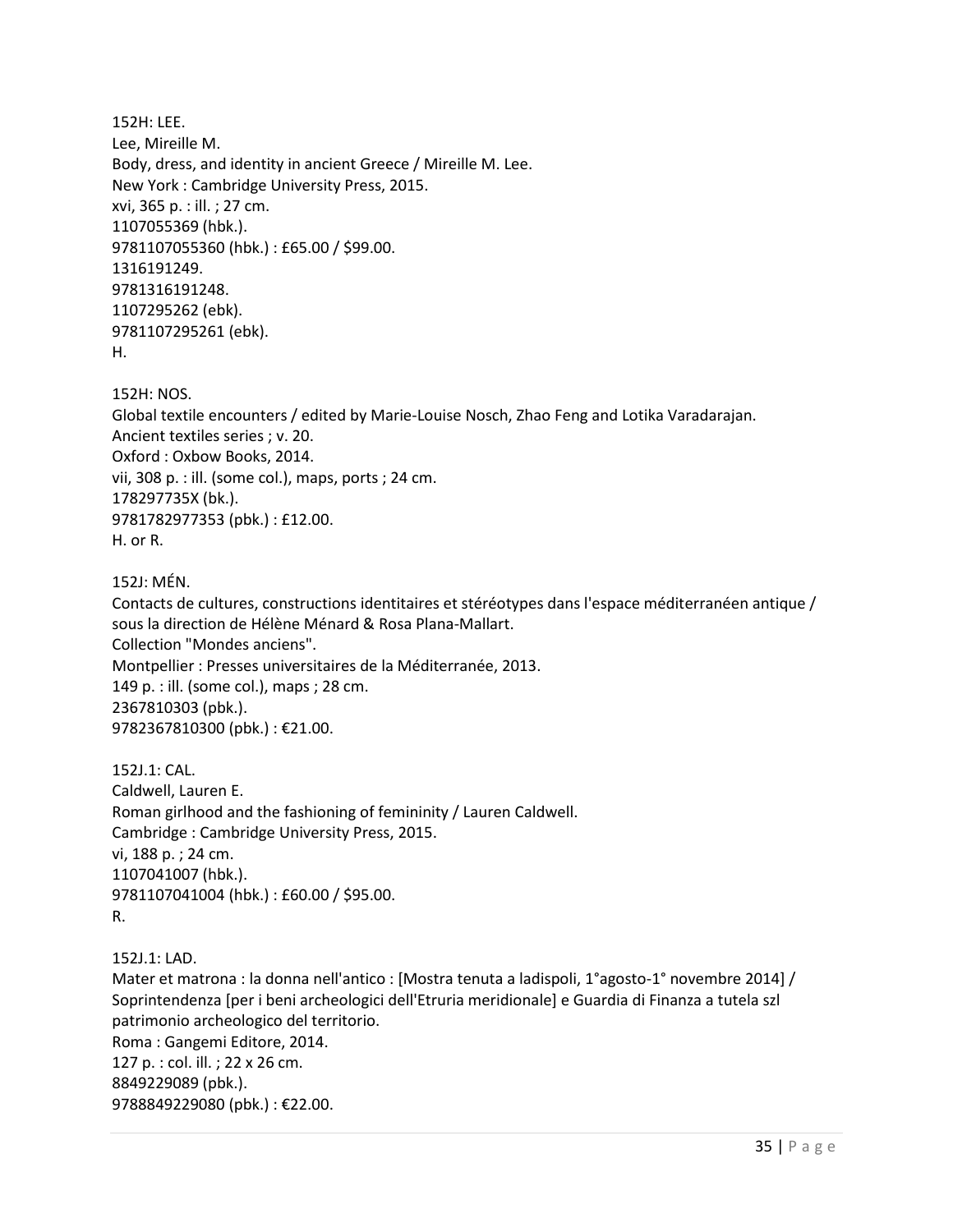153A: BRA. Bradford, Alfred S. War : antiquity and its legacy / Alfred S. Bradford. Ancients and moderns. London : I.B. Tauris, 2015. xv, 176 p. : maps ; 22 cm. 1848859341 (hbk.). 9781848859340 (hbk.) : £56.00. 184885935X (pbk.). 9781848859357 (pbk.) : £12.99. H. or R.

153A: STR. Strauss, Barry S. Masters of command : Alexander, Hannibal, Caesar and the genius of leadership / Barry Strauss. 1st Simon & Schuster hardcover ed. New York ; London : Simon & Schuster, 2012. xviii, 289 p. : ill., maps ; 24 cm. 1439164487 (hbk.). 9781439164488 (hbk.) : \$26.99 / Can.\$29.99. 1439169071 (ebook). 9781439169070 (ebook).

153D: BAK.

Documentary sources in ancient Near Eastern and Greco-Roman economic history : methodology and practice / edited by Heather D. Baker and Michael Jursa. Oxford ; Havertown, PA : Oxbow Books, 2014. iv, 338 p. ; 25 cm. 1782977589 (hbk.). 9781782977582 (hbk.) : £38.00. H. or R.

#### <span id="page-35-0"></span>**201: COLLECTED ESSAYS**

201: DER. Derow, Peter, 1944-2006. Rome, Polybius, and the East / Peter Derow ; edited by Andrew Erskine and Josephine Crawley Quinn. Oxford : Oxford University Press, 2015. xiii, 311 p. : ill., port. ; 23 cm. 0199640904 (hbk.). 9780199640904 (hbk.) : £80.00. H. and R.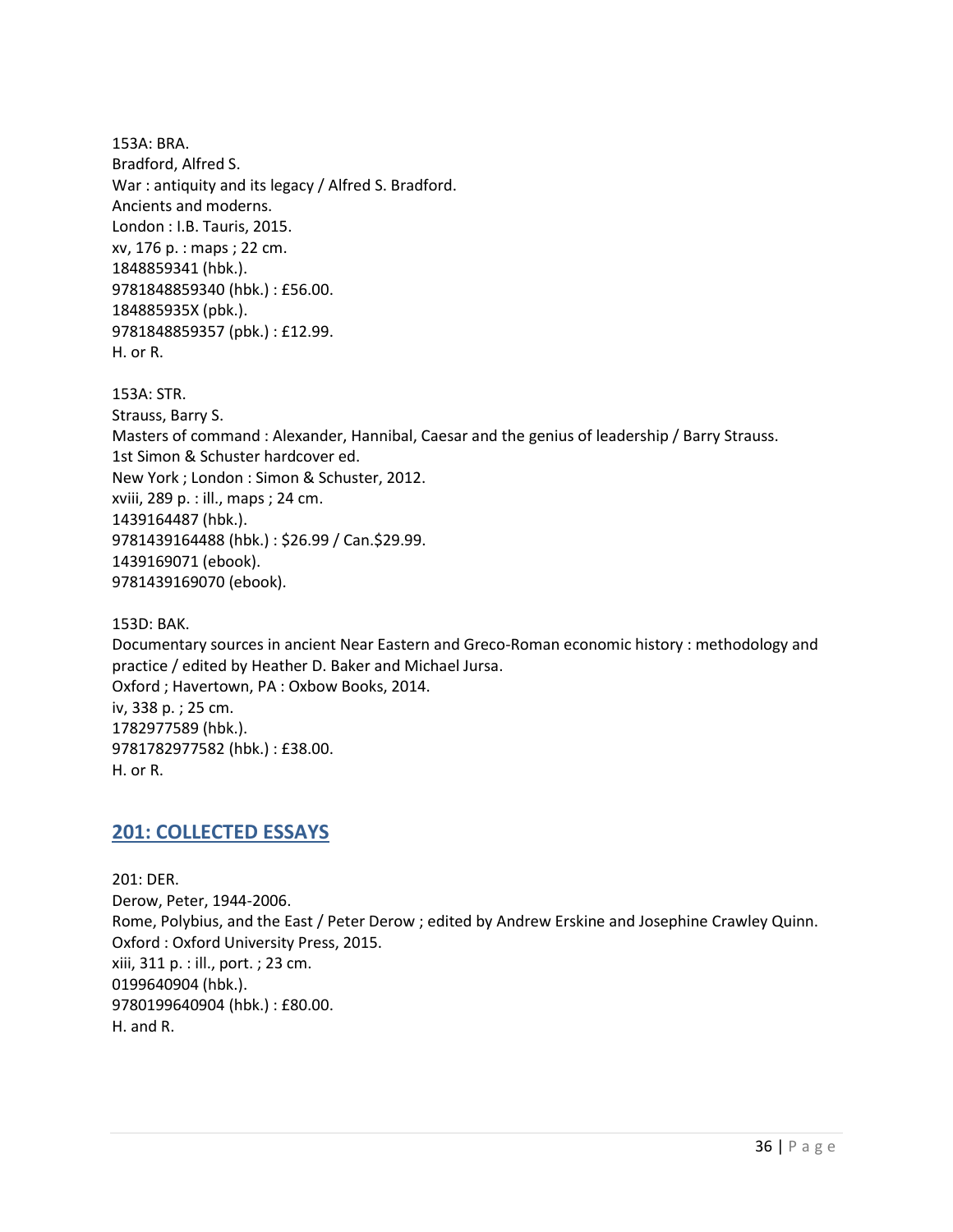#### <span id="page-36-0"></span>**202: FESTSCHRIFTEN**

202: MAC.

Cities called Athens : studies honoring John McK. Camp II / presented by his students and edited by Kevin F. Daly and Lee Ann Riccardi. Lewisburg : Bucknell University Press, 2015. xxxv, 457 p. : ill. ; 24 cm. 1611486173 (hbk.). 9781611486179 (hbk.) : £65.00. 9781611486186 electronic. H.

#### <span id="page-36-1"></span>**203-206: CLASSICAL STUDIES ETC.**

204B: EVA. Marinatos, Nanno. Sir Arthur Evans and Minoan Crete : creating the vision of Knossos / Nanno Marinatos. London : I. B. Tauris, 2015. xxi, 281 p. : ill., facsims., ports. ; 23 cm. 1780768117 (hbk.). 9781780768113 (hbk.) : £62.00. H.

204B: JAS. Jashemski, Wilhelmina F. (Wilhelmina Feemster), 1910-2007. Discovering the gardens of Pompeii : the memoirs of a garden archaeologist 1955 - 2004 / Wilhelmina Feemster Jashemski. Full color ed. Marston Gate : CreateSpace Independent Publishing Platform (Amazon.co.uk), [2015]. 336 p. : col. ill., ports ; 28 cm. 1505661765 (pbk.). 9781505661767 (pbk.) : £17.06.

204B: MYL. Geōrgios Emm. Mylōnas : vios kai ergo, 1898-1988. Vivliothēkē tēs en Athēnais Archaiologikēs Hetaireias ; ar. 290. Athēnai : Hē en Athēnais Archaiologikē Hetaireia, 2013. 218 p. : ill. (some col.), plans, ports ; 24 cm. 6185047098 (pbk.). 9786185047092 (pbk.) : €15.00.